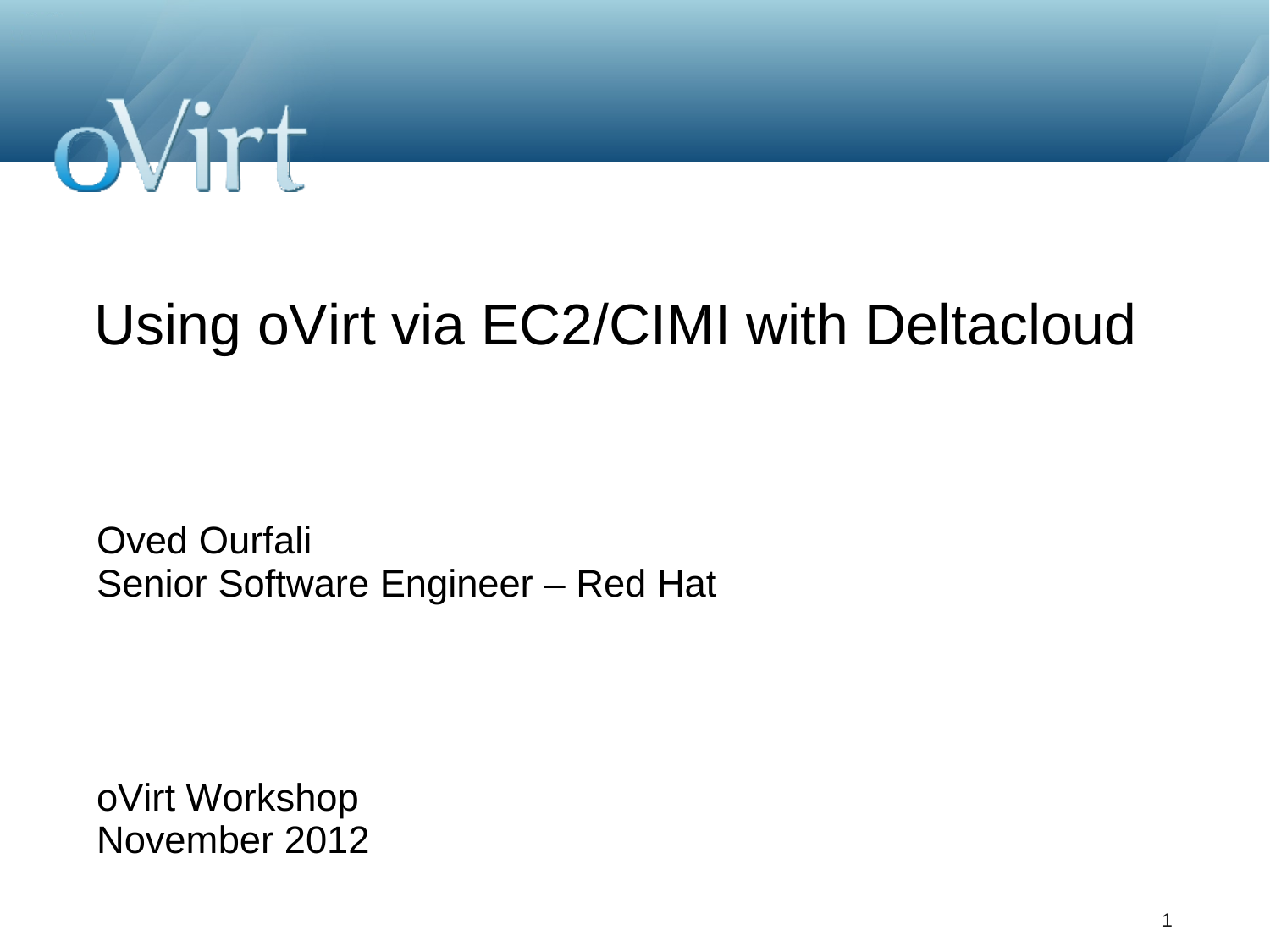#### **Agenda**

- Overview
	- oVirt Engine
	- **Deltacloud**  $\blacklozenge$
- $\rightarrow$  Motivation
- ◆ Cloud APIs
- ◆ Deltacloud-oVirt Integration
- ◆ Examples (Main focus on EC2 and CIMI)
- ◆ Future work
- ◆ Summary
- ◆ Questions

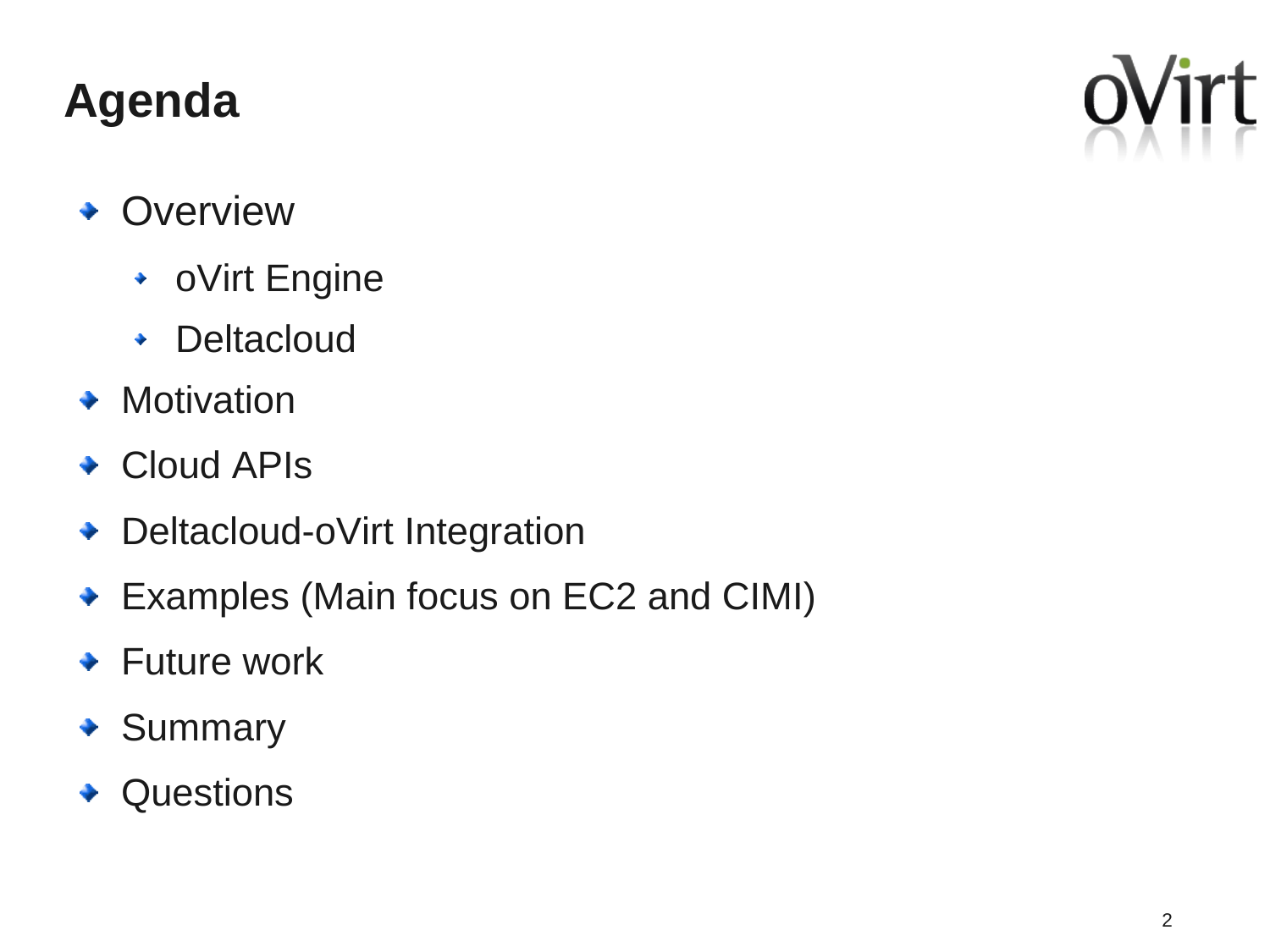#### **oVirt Engine**



- The oVirt engine is a large scale, centralized virtualization management platform
- Provides IaaS capabilities
- Every capability is exposed via rich API, UI, CLI and SDK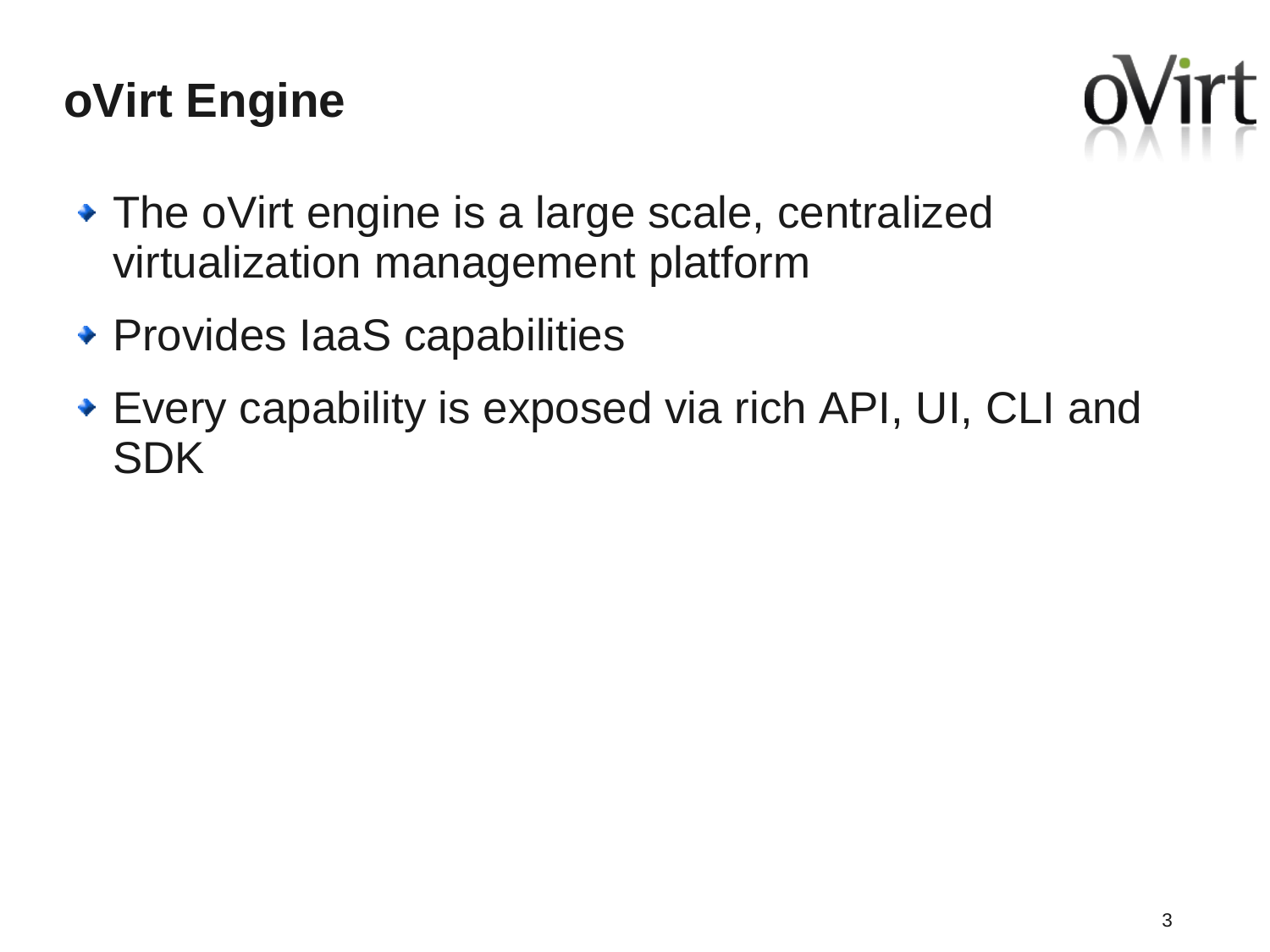#### **Deltacloud**



- Open source Apache project
- Abstracts the differences between cloud providers
- ◆ Supports Deltacloud, EC2 and CIMI APIs
- Since EC2 and CIMI were added lately they might have defects / bugs
- ◆ Supports many cloud providers
	- $\div$  EC2
	- oVirt ٠
	- **Eucalyptus**  $\bullet$
	- **OpenNebula** ٠
	- **OpenStack**



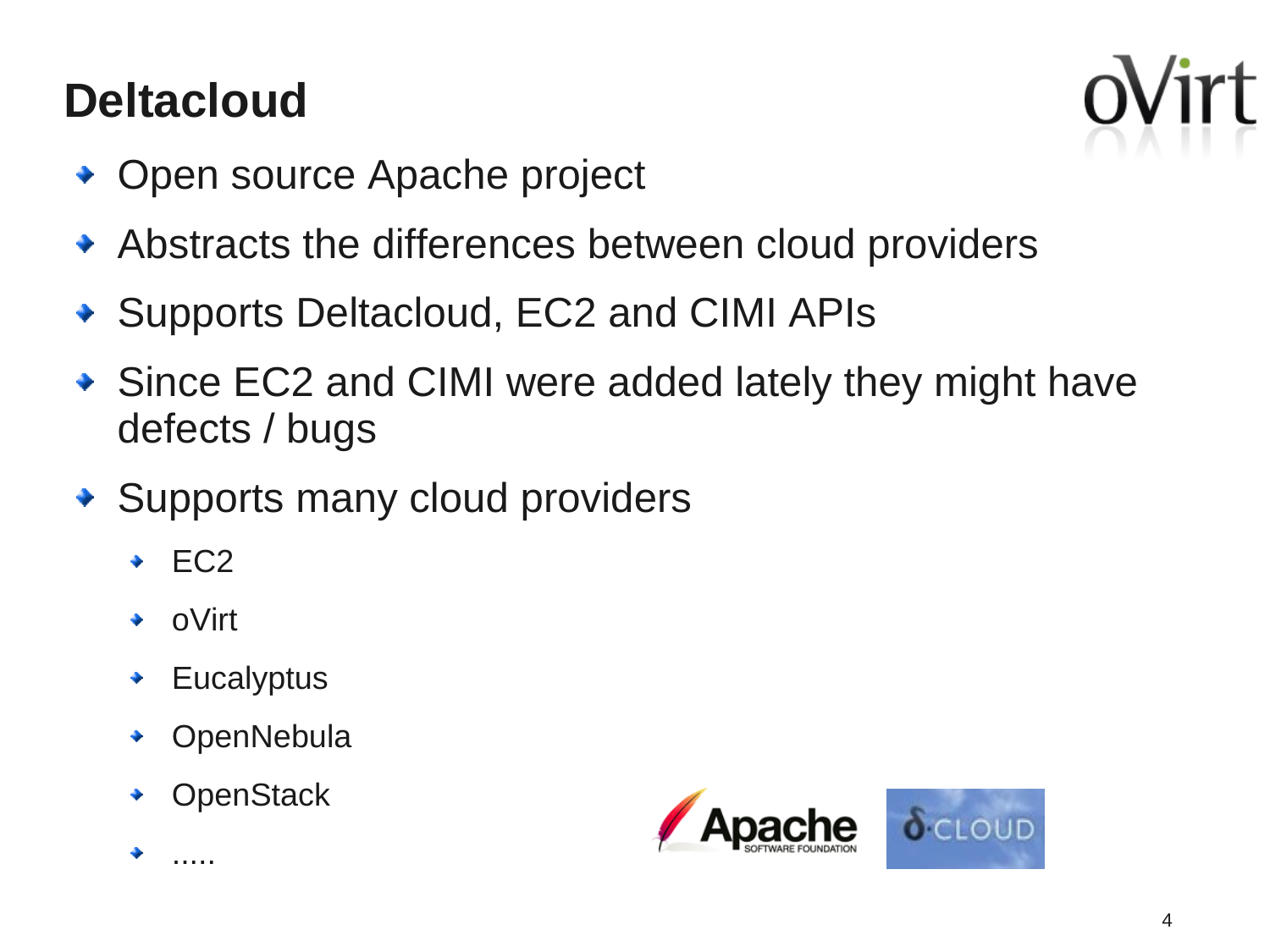#### **Motivation**



- Heterogeneous virtualization environment
- Existing software working with common cloud APIs like EC2
	- Aeolus / CloudForms cloud management software
	- ◆ Synaps CloudWatch implementation over EC2 API
	- Heat (Openstack project)
		- CloudFormation and CloudWatch support
		- POC to support Deltacloud
	- Automated scripts

**....**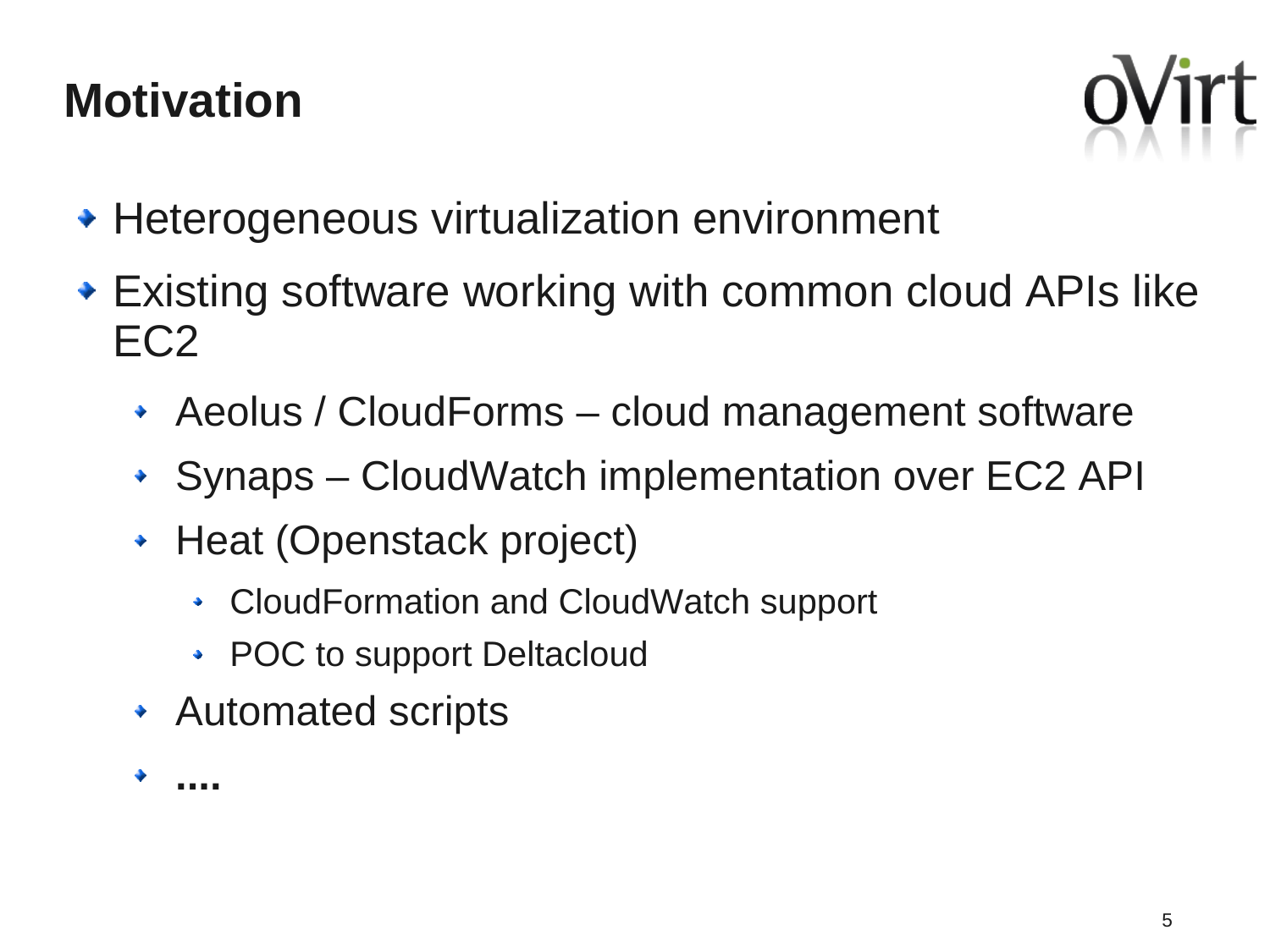



# **If you work with EC2 / CIMI / Deltacloud API you can use it on top of oVirt!**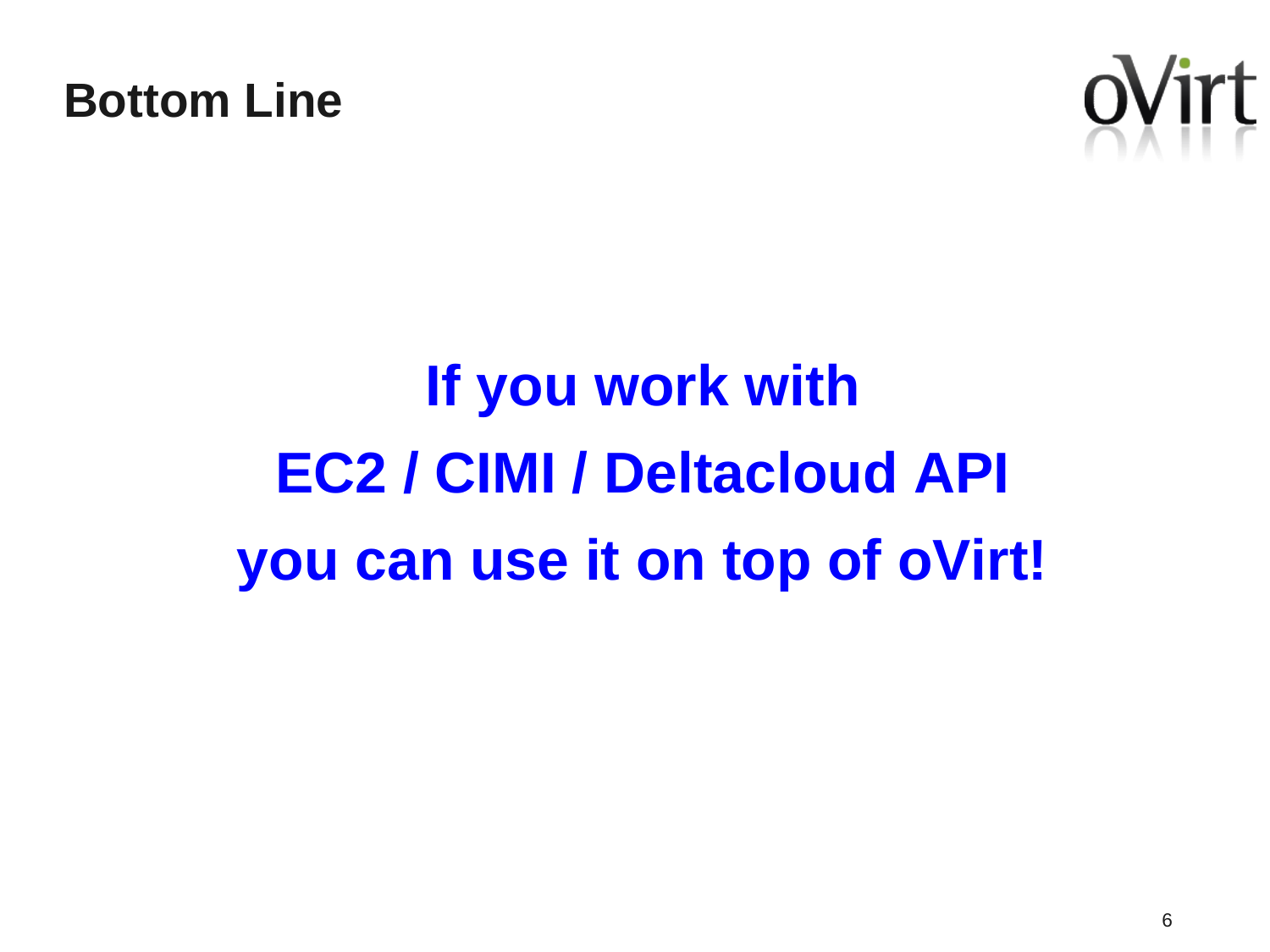#### **Cloud APIs**



- ◆ DMTF CIMI API
	- Cloud Infrastructure Management Interface
	- <http://dmtf.org/standards/cloud>  $\blacklozenge$
	- ◆ V1 was published in August, 29th, 2012
	- Still new API, but aims to be the cloud standard API
- ◆ EC2 API Amazon Elastic Cloud API
- ◆ Deltacloud API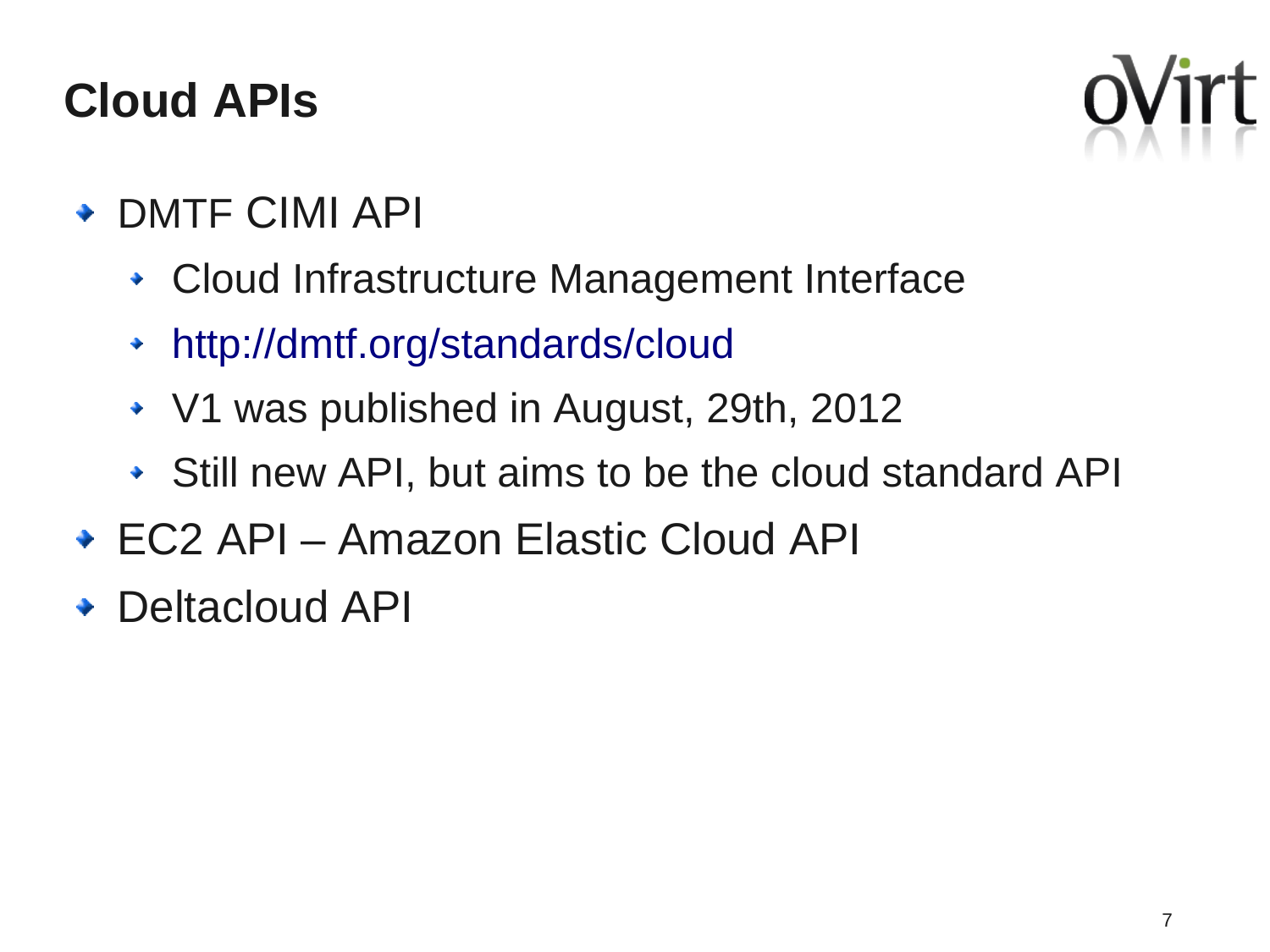## **CIMI API**

- ◆ REST based API
- Main entities:
	- Machines
		- Machine
		- Machine Configuration  $\blacklozenge$
		- Machine Image  $\blacklozenge$
		- Machine Template  $\blacklozenge$
	- Volumes
		- Volume
		- Volume Images snapshots of a volume
		- Volume Configuration
		- Volume Image
		- Volume Template

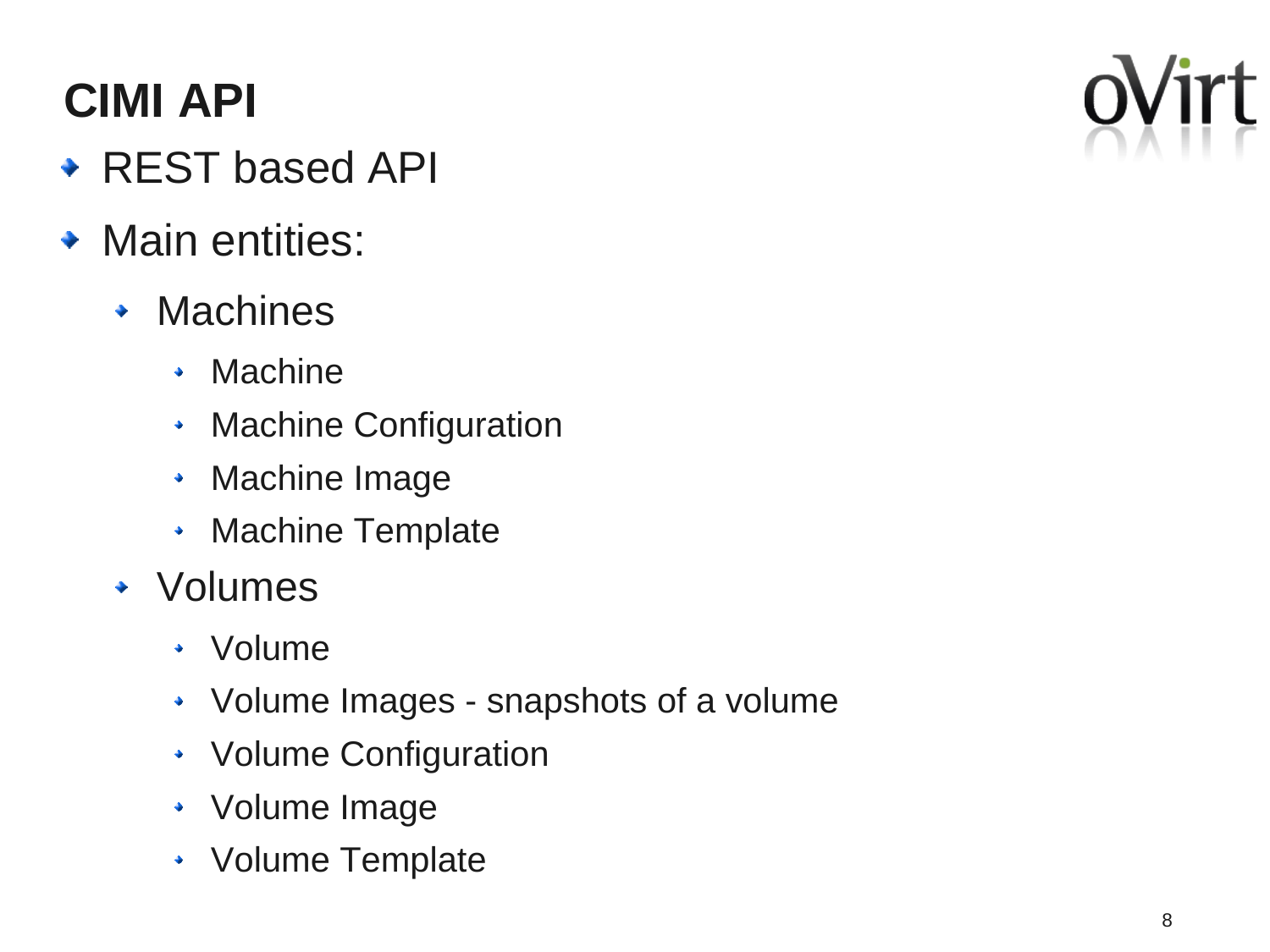## **CIMI API**

- Main entities:
	- Network
		- **Network**  $\blacklozenge$
		- Network Configuration  $\blacklozenge$
		- Forwarding Group  $\blacklozenge$
		- Network Template  $\blacklozenge$
		- Network Port  $\blacklozenge$
		- Network Port Configuration  $\blacklozenge$
		- Network Port Template $\ddot{\bullet}$

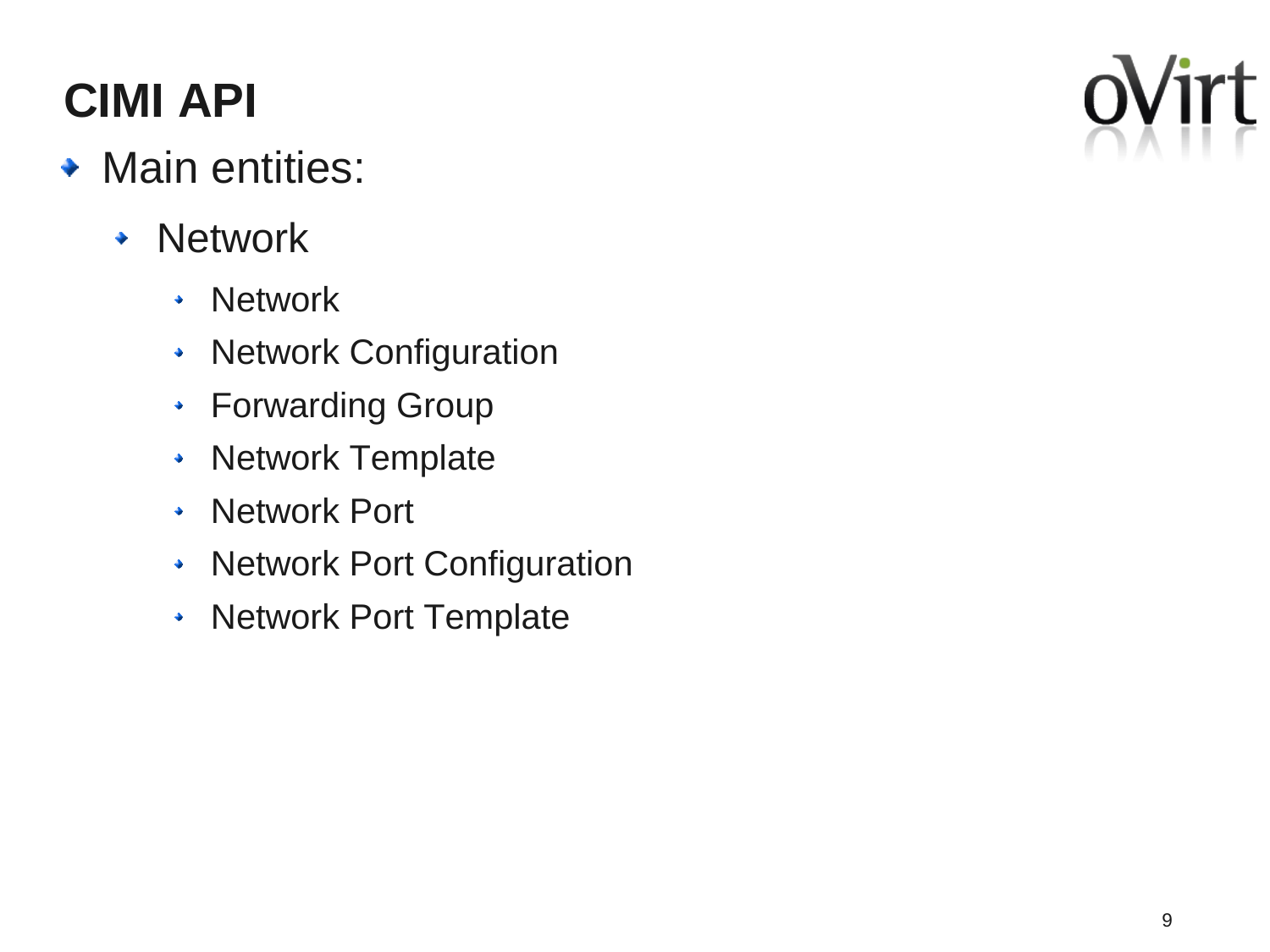





- API to Amazon Elastic Cloud, that allows to perform various actions
- ◆ HTTP GET/POST
	- Endpoint—Entry point to act on
	- Action—Action to perform on the endpoint  $\blacklozenge$
	- Parameters—Request parameters
- SOAP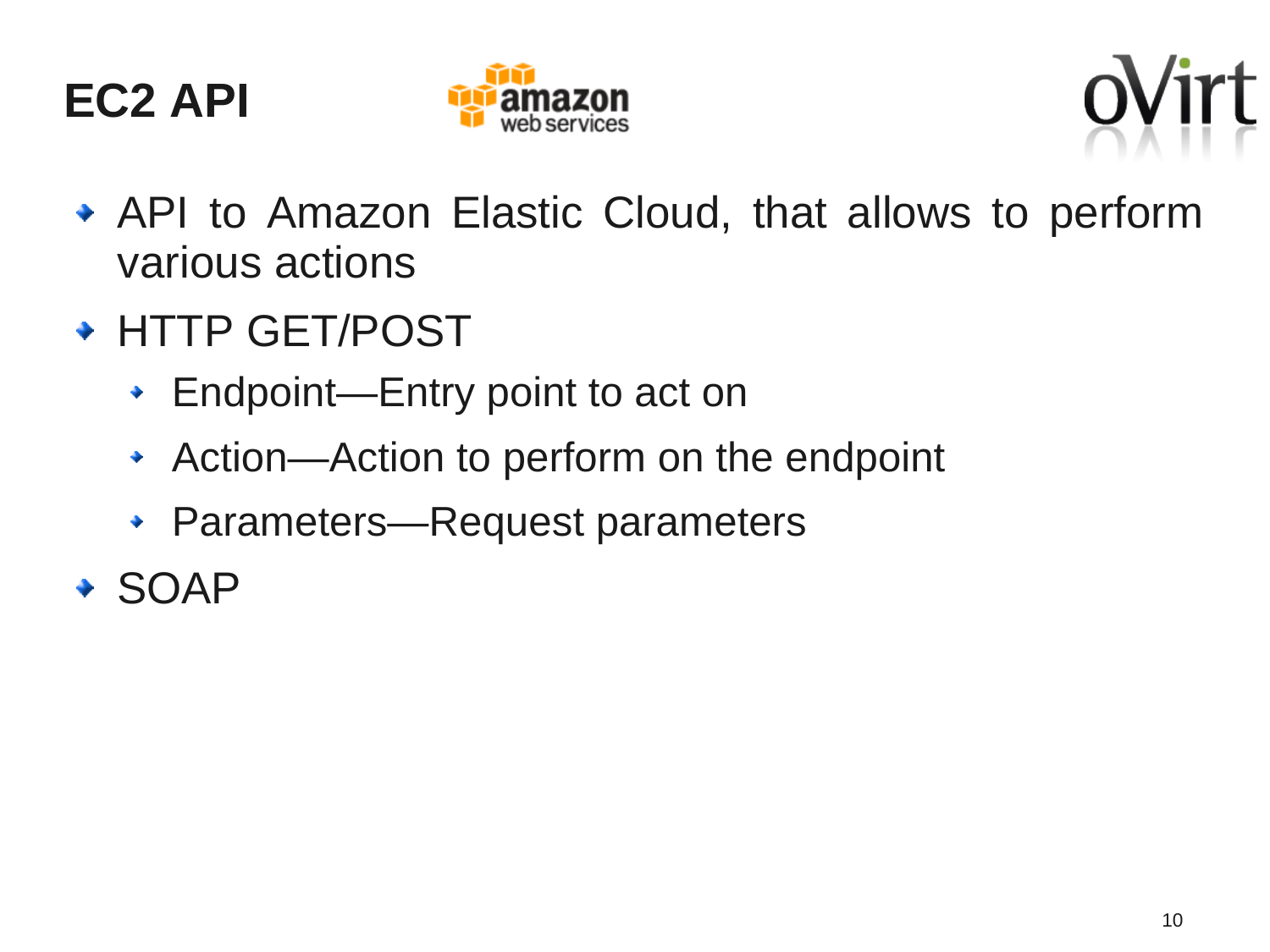





- $\bullet$  Main entities:
	- AMI template that contains a software configuration
	- Instance Type instance hardware configuration ٠
	- Instance compute resource  $\ddot{\bullet}$
	- EBS Volume storage resource
	- Region different geographical locations where data  $\ddot{\bullet}$ centers reside
	- Availability Zone isolated from failures in other zones
	- Networking entities (IP Addresses, NetworkInterface,  $\blacklozenge$ Network ACL, Network ACL entries....)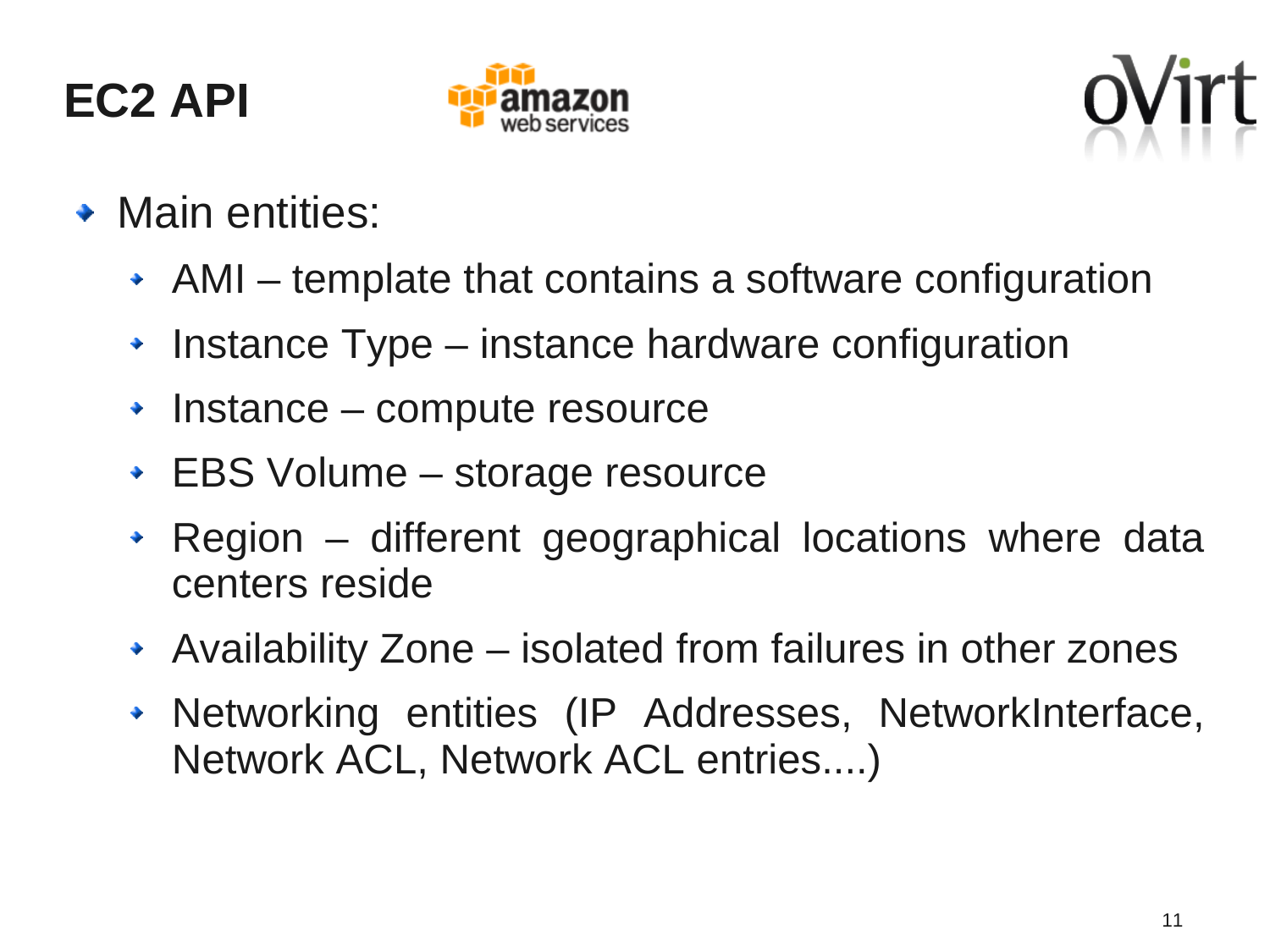## **Deltacloud API**



- ◆ REST based API
- Main entities:
	- $\cdot$  Instances
	- Images ٠
	- Hardware Profiles
	- Realms
	- ◆ Storage Volumes and Snapshots
	- Networking Entities
		- IP Addresses
		- Load Balancers
		- Firewalls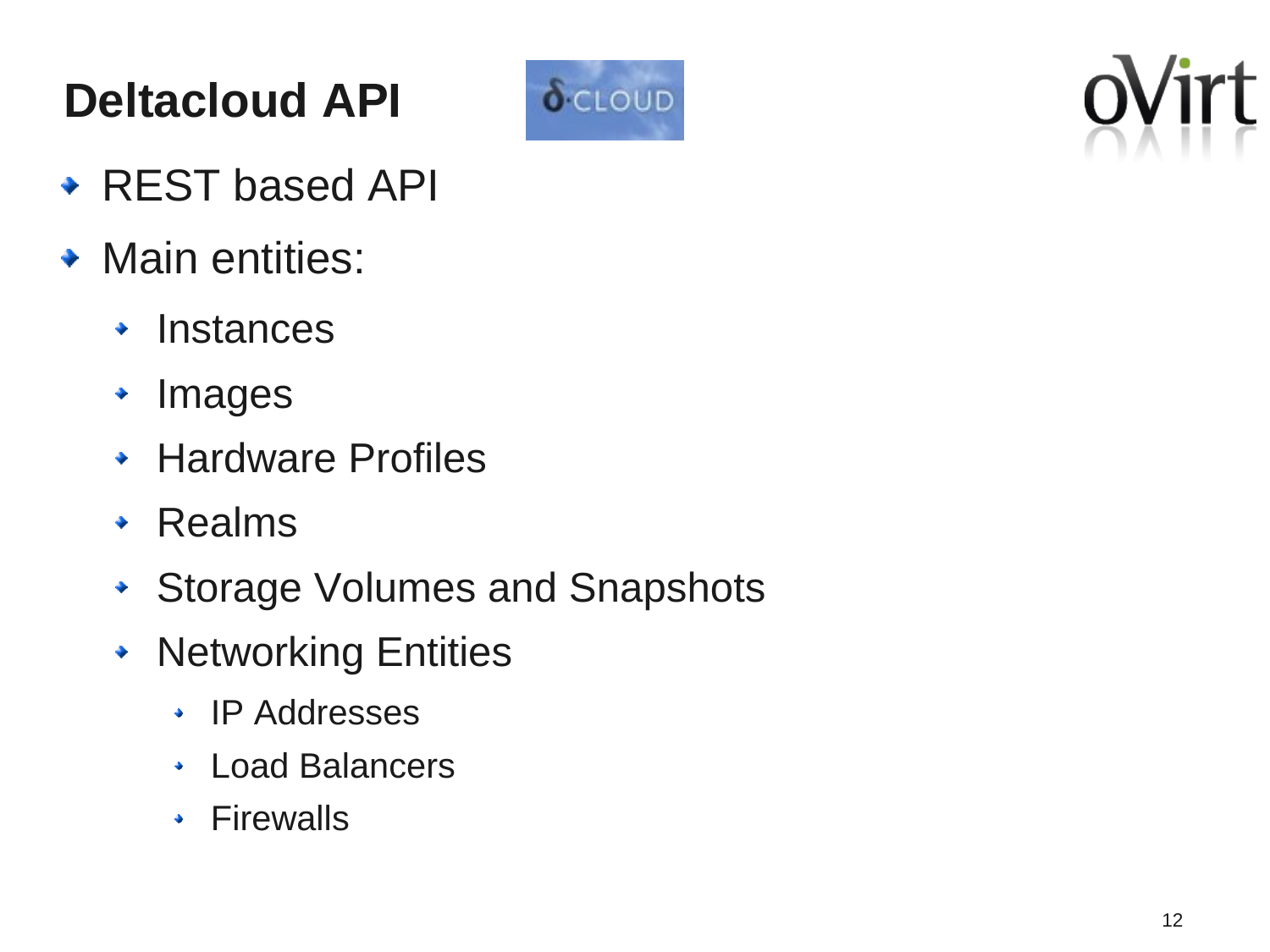#### **Basic Model Mappings**



| <b>oVirt API</b>          | <b>EC2 API</b>                | <b>CIMI API</b>                  | <b>Deltacloud</b><br><b>API</b>    |
|---------------------------|-------------------------------|----------------------------------|------------------------------------|
| <b>Data Center</b>        | Realm                         | <b>None</b>                      | <b>None</b>                        |
| <b>Cluster</b>            | <b>Availability Zone</b>      | <b>None</b>                      | Realm                              |
| <b>VM</b>                 | Instance                      | <b>Machine</b>                   | Instance                           |
| Template                  | AMI + Instance<br><b>Type</b> | Machine Image +<br>Configuration | Image + Hardware<br><b>Profile</b> |
| <b>Disk</b>               | <b>EBS Volume</b>             | <b>Volume / Disk</b>             | <b>Storage Volume</b>              |
| Logical<br><b>Network</b> | <b>VPC</b>                    | <b>Network</b>                   | <b>None</b>                        |
| <b>VM NIC</b>             | <b>Network Interface</b>      | <b>Network Port</b>              | <b>IP Address</b>                  |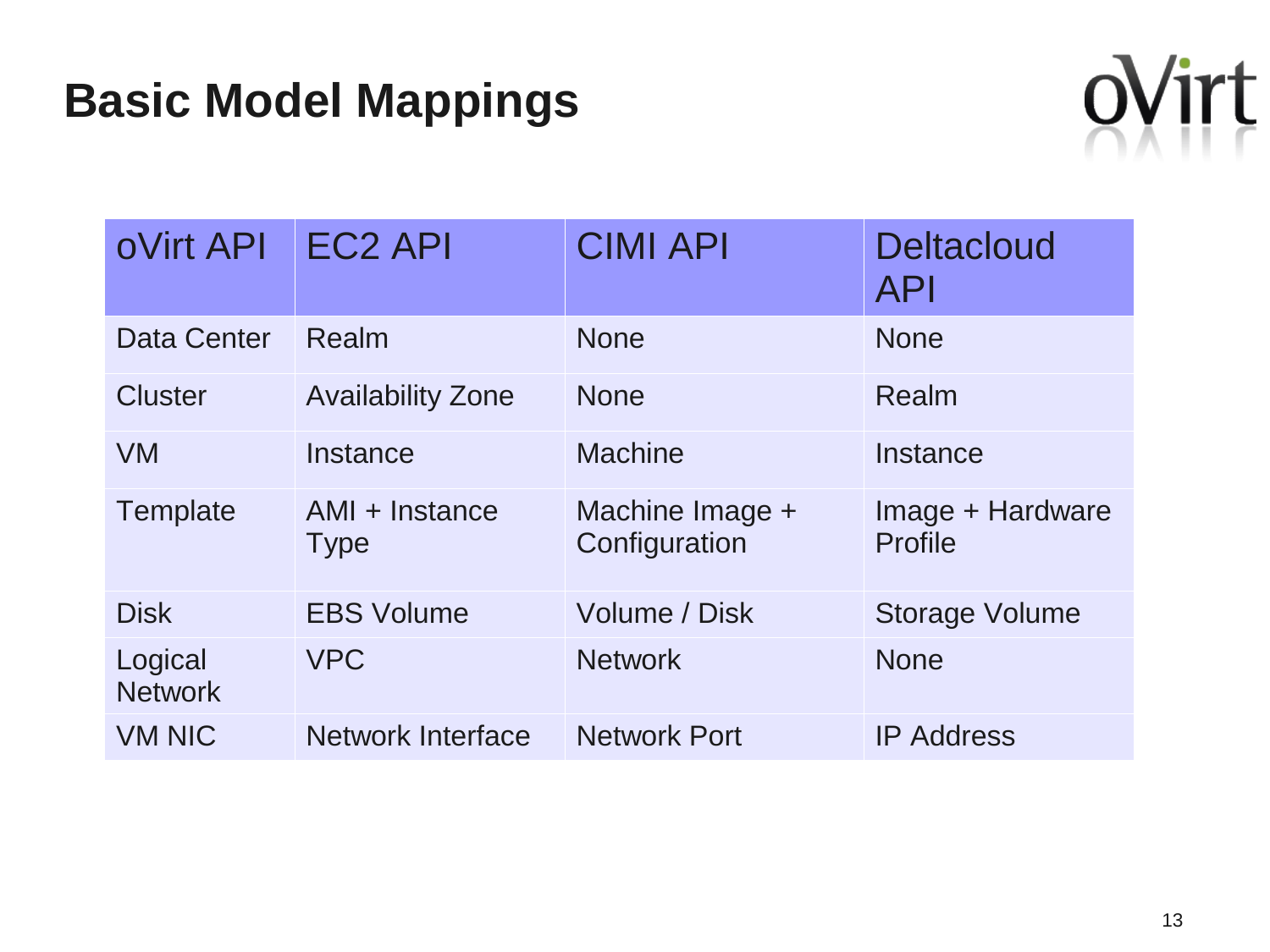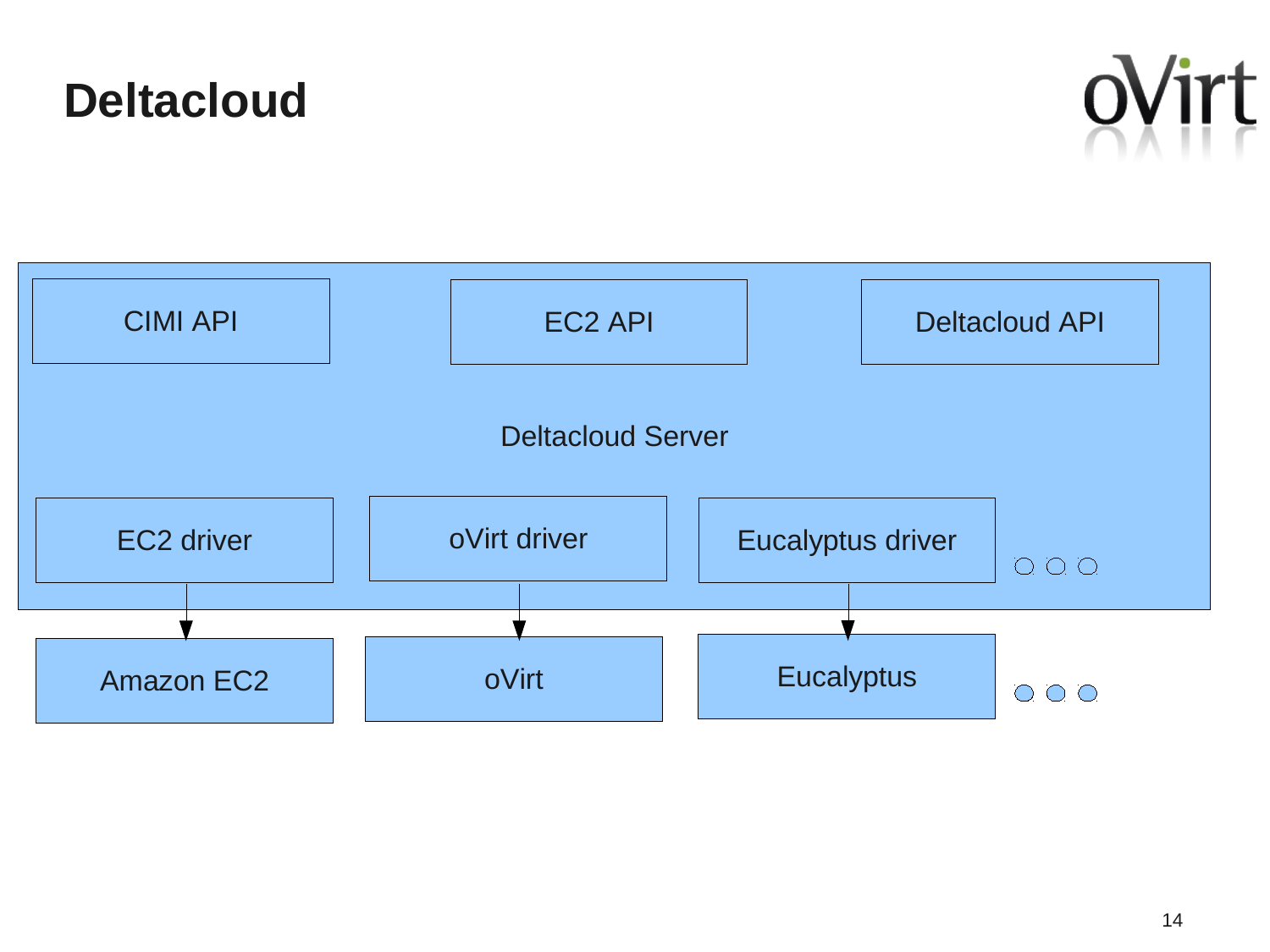#### **Deltacloud-oVirt integration**



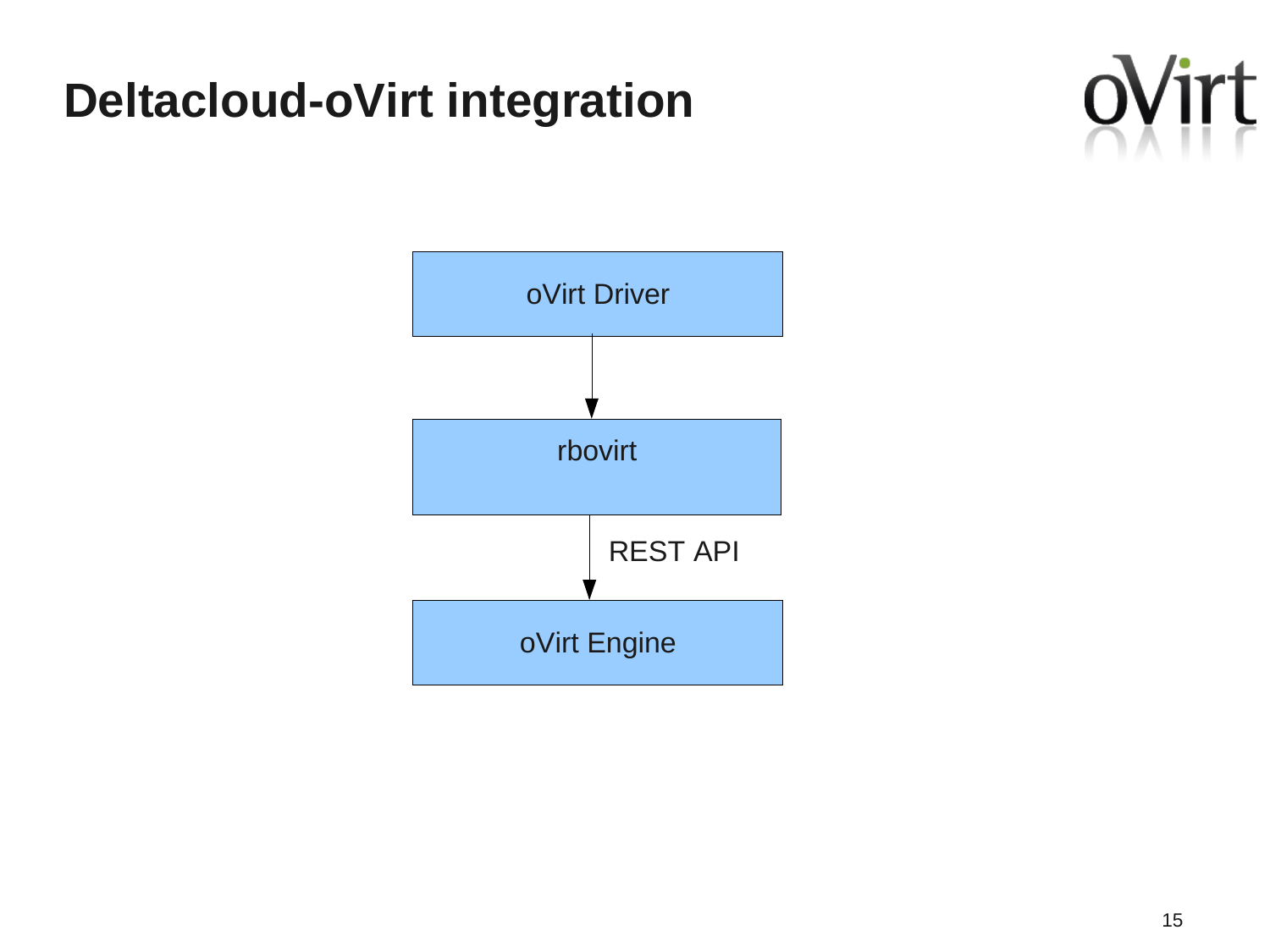#### **Install and Run the Deltacloud Server**

#### Installing Deltacloud  $\ddot{\bullet}$

Run the following commands as super user: \$ yum install rubygems gcc-c++ libxml libxslt libxslt-devel \$ gem install rake deltacloud-core

#### Running Deltacloud  $\ddot{\bullet}$

\$ deltacloudd -i rhevm -f cimi,ec2,deltacloud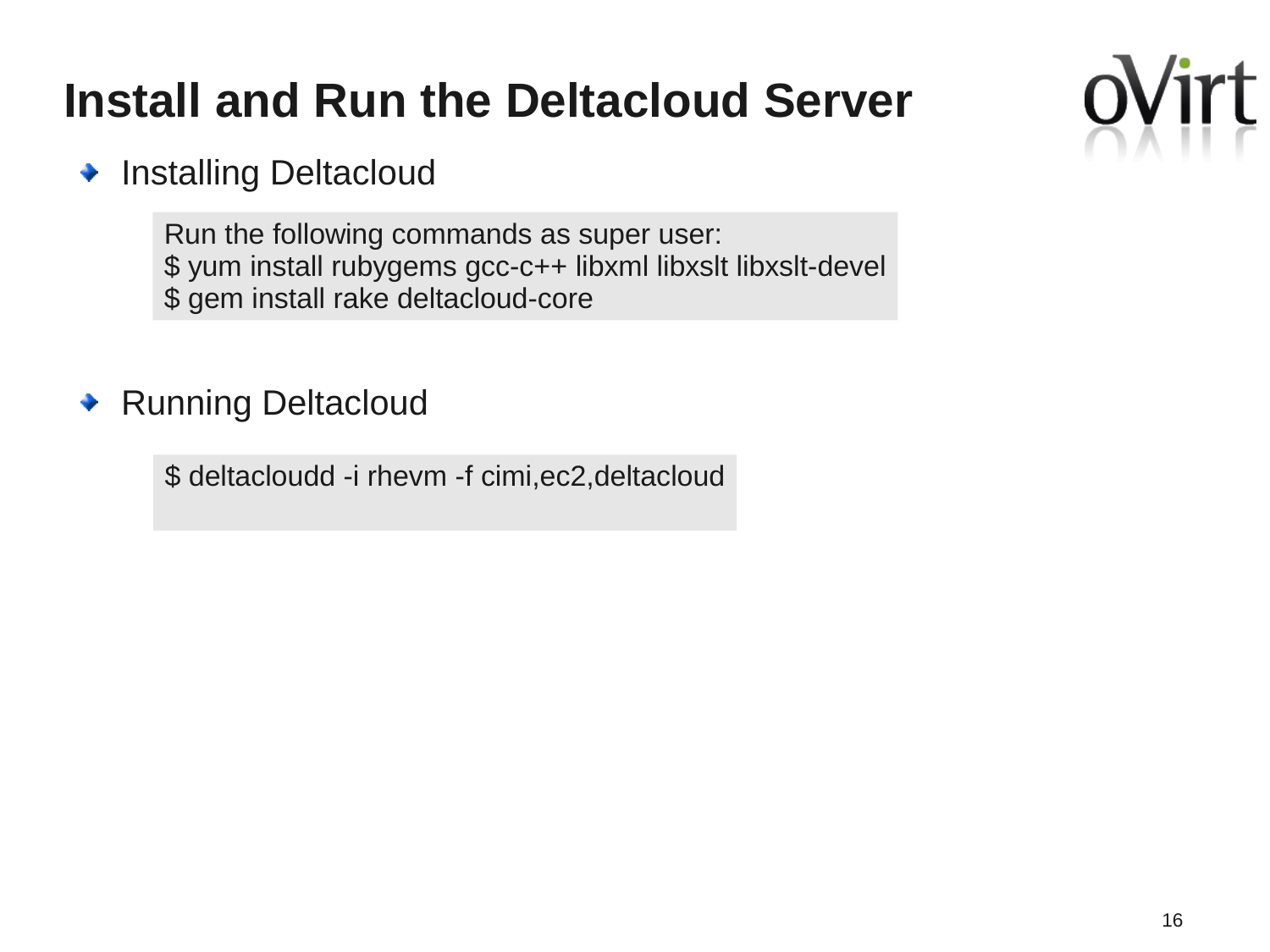#### **Install and Run the Deltacloud Server**

- ◆ Each request is in a specific ovirt Engine Data-Center scope
- The default scope is set via the API\_PROVIDER variable
- You can change it by sending the "X-Deltacloud-Provider" HTTP Header on every request, specifying a scope
- ◆ Running Deltacloud (specifying the API\_PROVIDER)
	- Get the relevant Data-Center ID

\$ ovirt-shell -l http://localhost:8080 -u user -p password [oVirt shell]# list datacenters

id : 79221158-0d50-11e2-a8af-17acc9433061 name : Default description: The default Data Center

Run Deltacloud

\$ **API\_PROVIDER**="http://localhost:8080/api;79221158-0d50-11e2-a8af-17acc9433061" \ **deltacloudd -i rhevm -f cimi,ec2,deltacloud**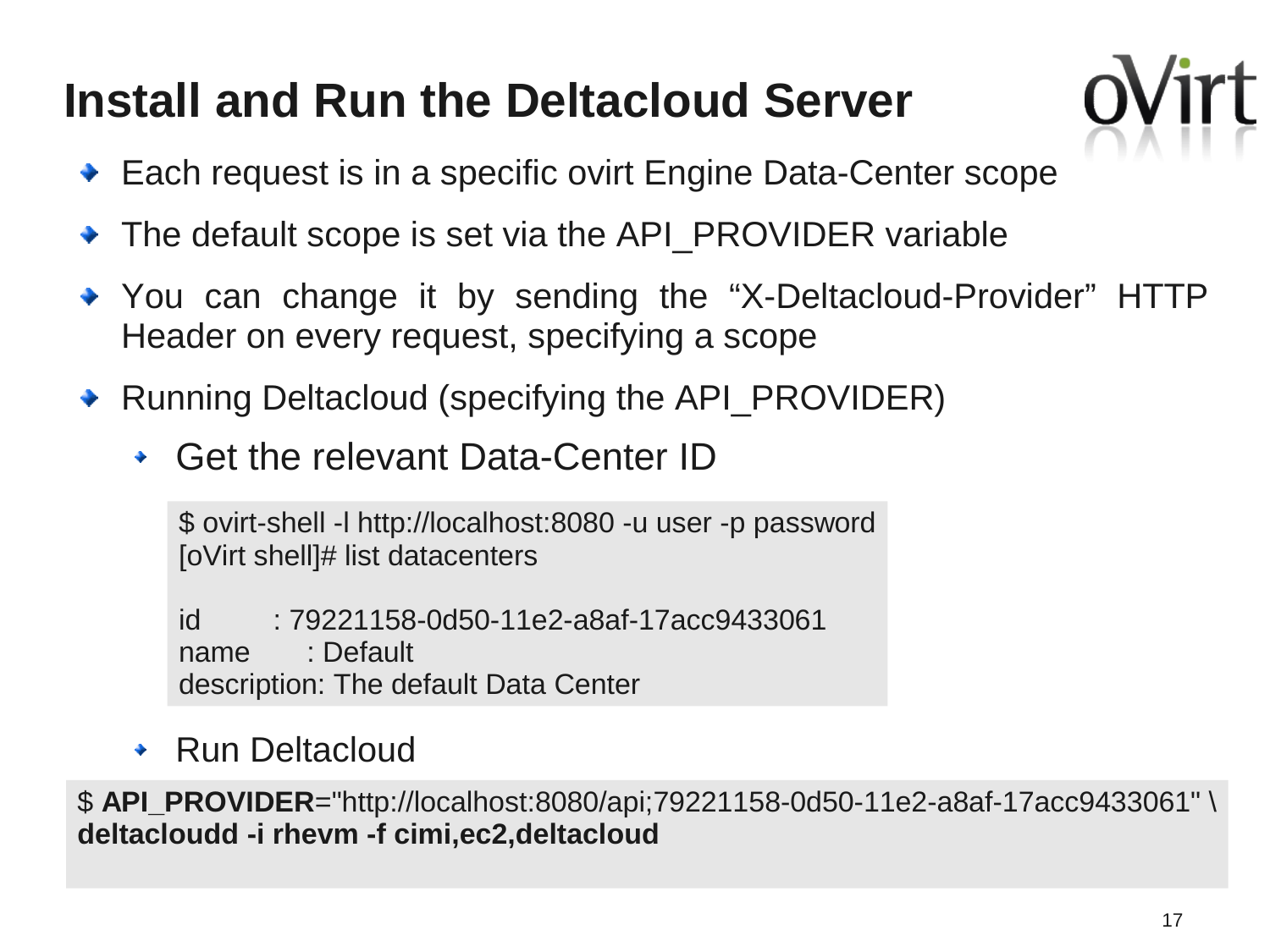

# Examples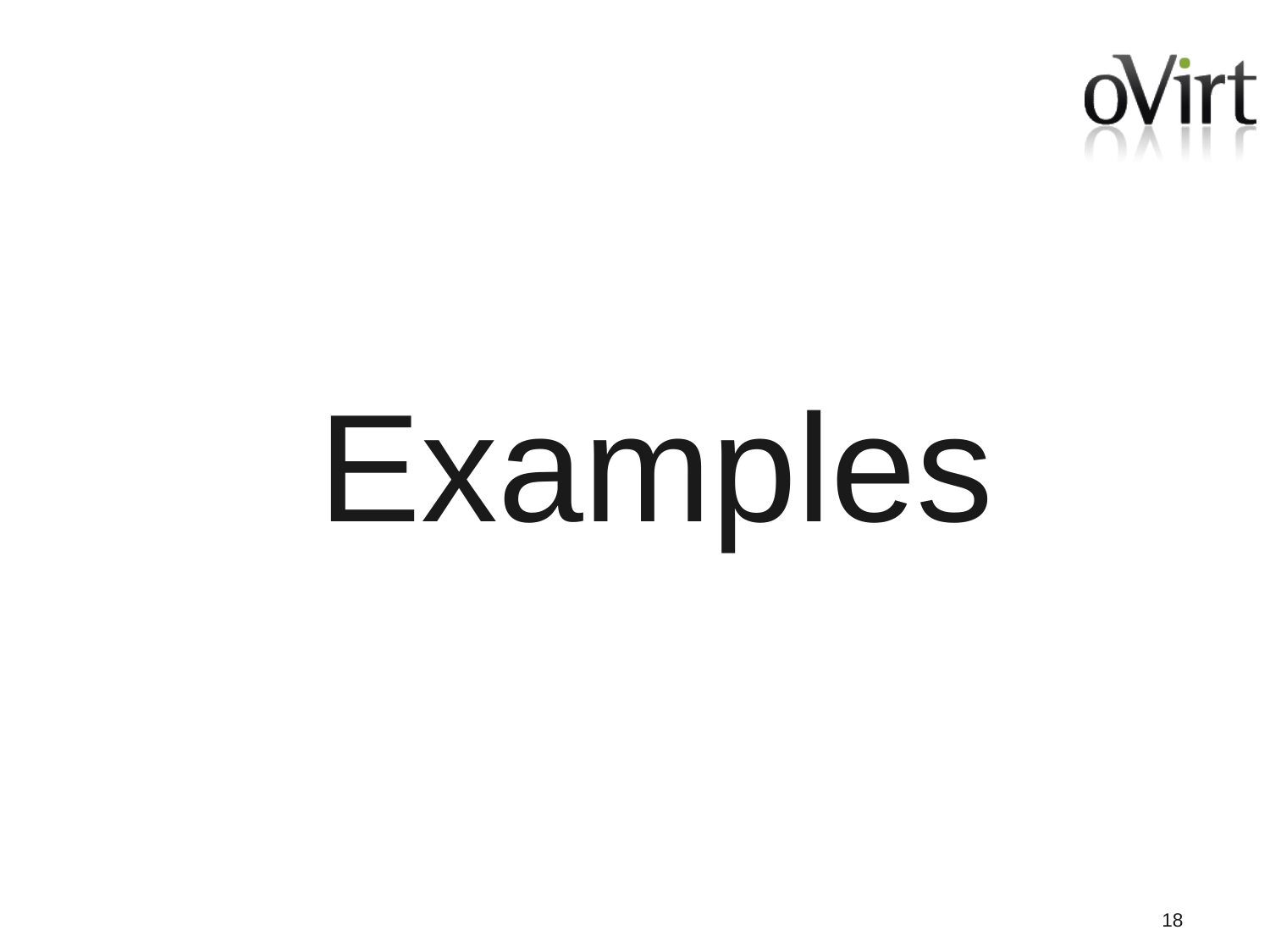

- The following EC2 operations are supported when using Deltacloud on top of oVirt engine:
	- Get Clusters (Availability Zones)
	- Get Templates (AMI Amazon Machine Images + Instance Type) ٠
	- Get VMs (Instances)
	- Create new VM (Run Instances)
	- Start VM (Start Instances)
	- Stop VM (Stop Instances)
	- Delete VM (Terminate Instances)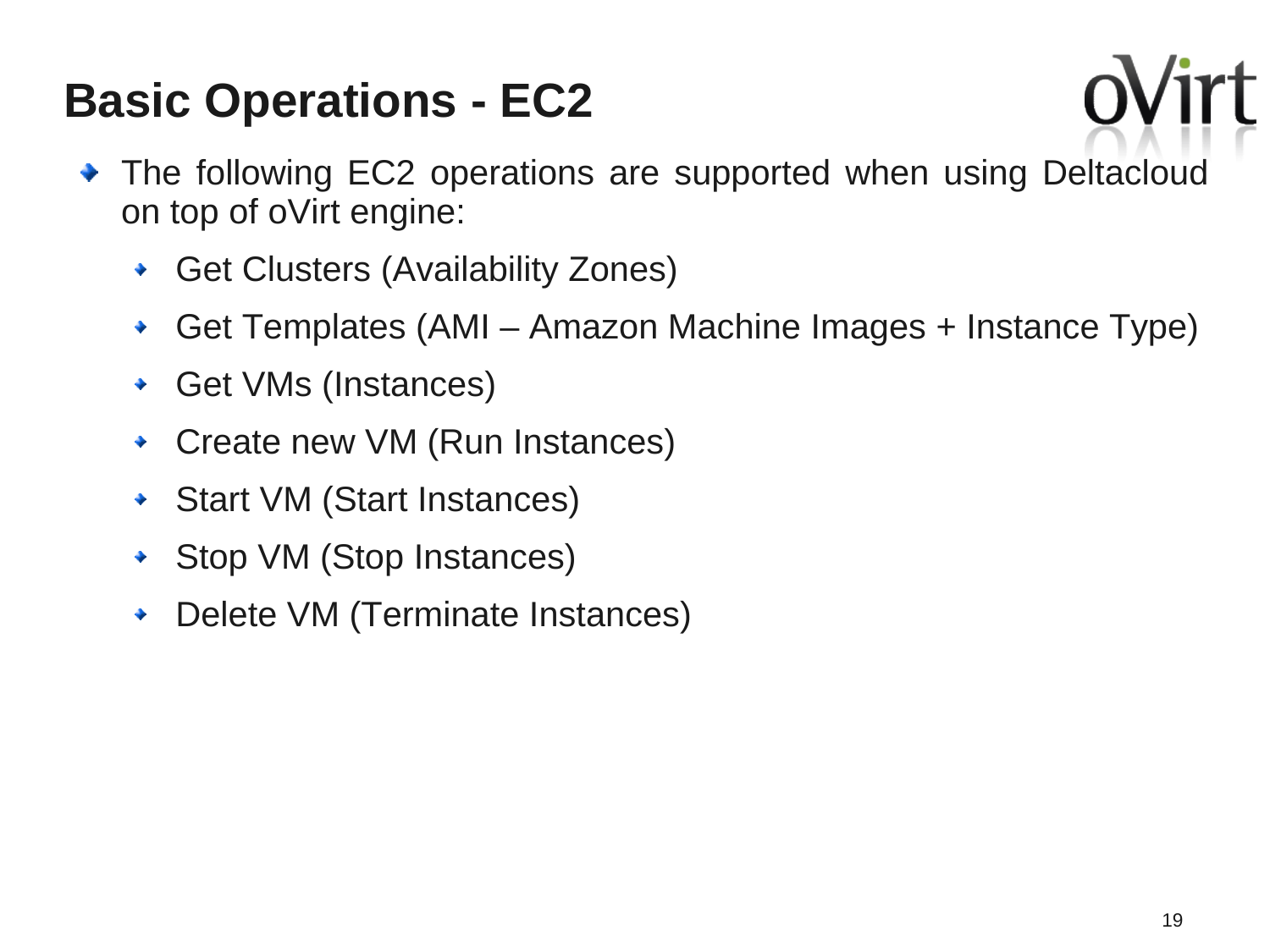- ◆ Get oVirt Clusters
	- HTTP GET
	- http://localhost:3001/ec2/?Action=**DescribeAvailabilityZones**

```
<DescribeAvailabilityZonesResponse xmlns='http://ec2.amazonaws.com/doc/2012-04-01/'>
  <requestId>7c14876387aa8d47b2ff1b1edf0d253f</requestId>
  <availabilityZoneInfo>

   <zoneName>99408929-82cf-4dc7-a532-9d998063fa95</zoneName>
      <zoneState>AVAILABLE</zoneState>
      <regionName>Default</regionName>
    \langleitem\rangle<item><zoneName>77d52ef6-11e3-11e2-be8c-87a6485627fe</zoneName>
      <zoneState>AVAILABLE</zoneState>
      <regionName>barcelona</regionName>
    \langleitem\rangle</availabilityZoneInfo>
</DescribeAvailabilityZonesResponse>
```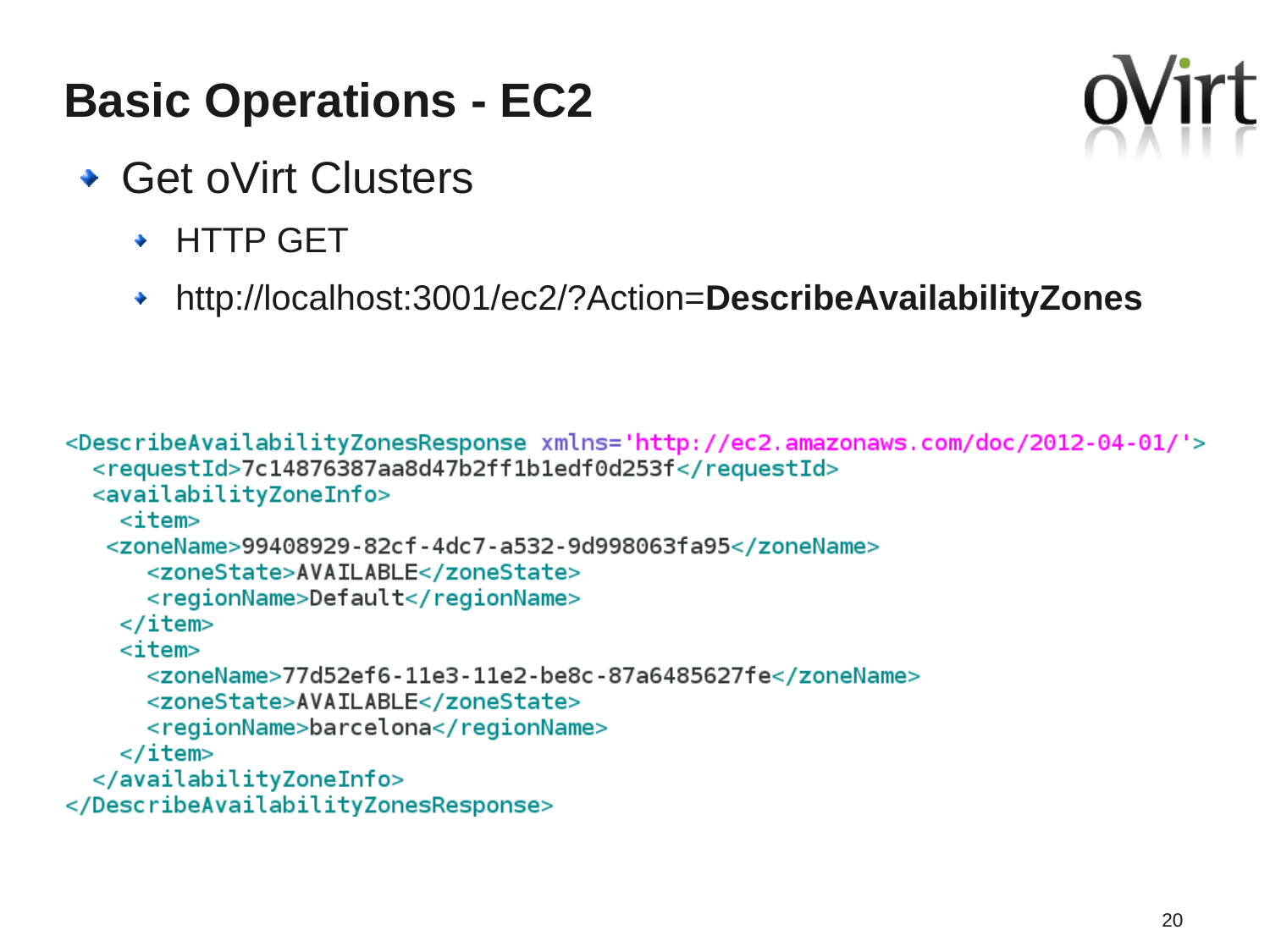- ◆ Get oVirt Templates
	- HTTP GET
	- http://localhost:3001/ec2/?Action=**DescribeImages**

```
<DescribeImagesResponse xmlns='http://ec2.amazonaws.com/doc/2012-04-01/'>
 <requestId>a9f98b46f42bd96da30fe5b095617e0d</requestId>
 <imagesSet>
   \langleitem\rangle<imageState>ok</imageState>
     <imageOwnerId>admin@internal</imageOwnerId>
     <architecture>x86_64</architecture>
     <imageType>machine</imageType>
     <name>Blank</name>
     <description>Blank template</description>
   \langleitem>
   <item><imageId>77ea7521-3017-4ee9-bcdf-d566178991c6</imageId>
     <imageState>ok</imageState>
     <image0wnerId>admin@internal</image0wnerId>
     <architecture>x86_64</architecture>
     <imageType>machine</imageType>
     <name>desktop template</name>
     <description></description>
   \frac{1}{1}tem>
 </imagesSet>
</DescribeImagesResponse>
```
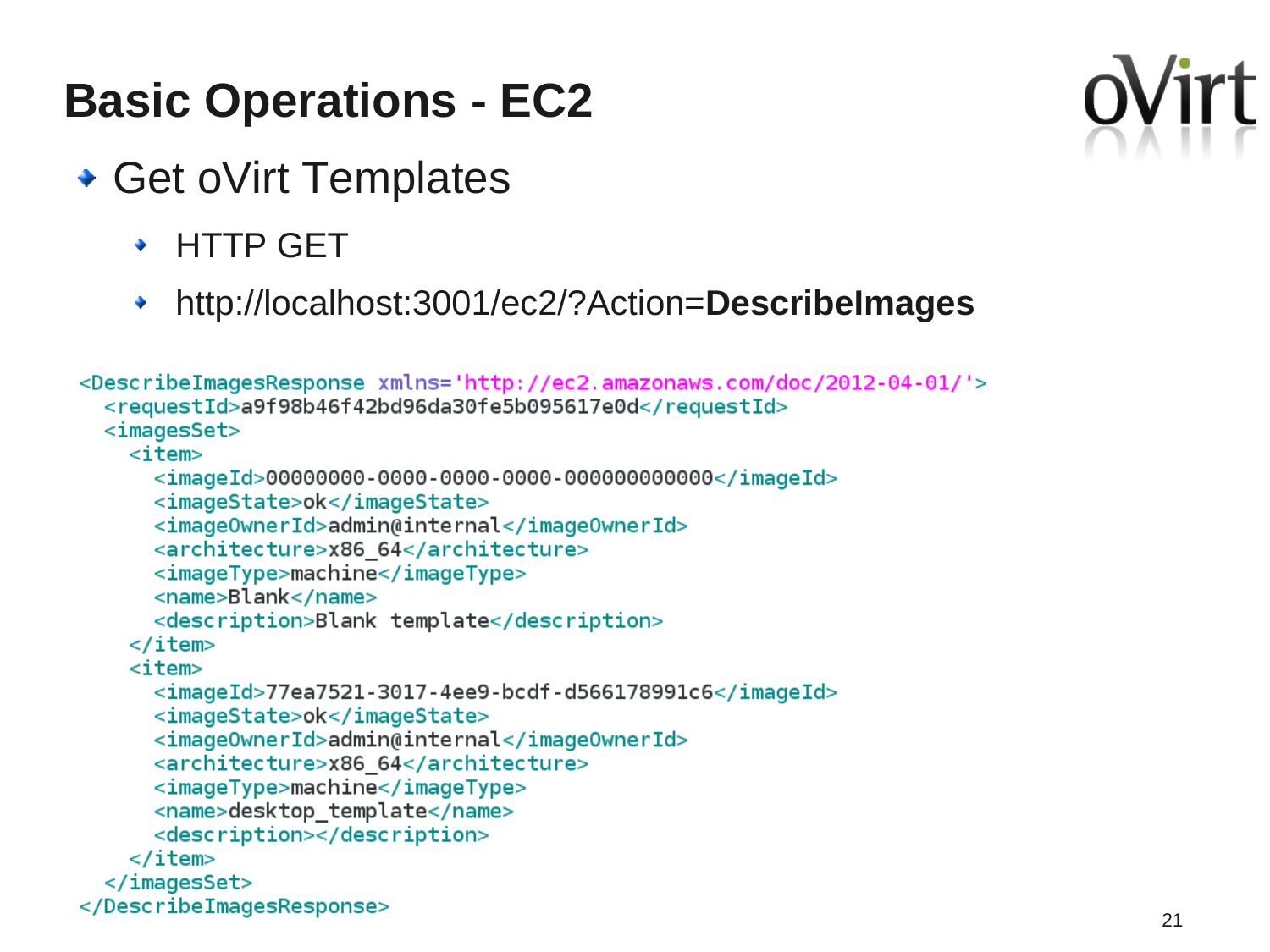

- ◆ Create VM from Template, in a Cluster
	- (EC2 run an instance, created from an image, in an availability zone)
		- HTTP GET
		- http://localhost:3001/ec2/?  $\ddot{\bullet}$ Action=**RunInstances**&**Placement.AvailabilityZone**=77d52ef6- 11e3-11e2-be8c-87a6485627fe&**ImageId**=77ea7521-3017-4ee9 bcdf-d566178991c6
		- Other options  $\ddot{\bullet}$ 
			- UserData=..... (Pass user data to the VM via hook. Will need to support the native oVirt VM Payload feature)
			- $\cdot$  InstanceType=... (Will be supported when we introduce flavors in oVirt)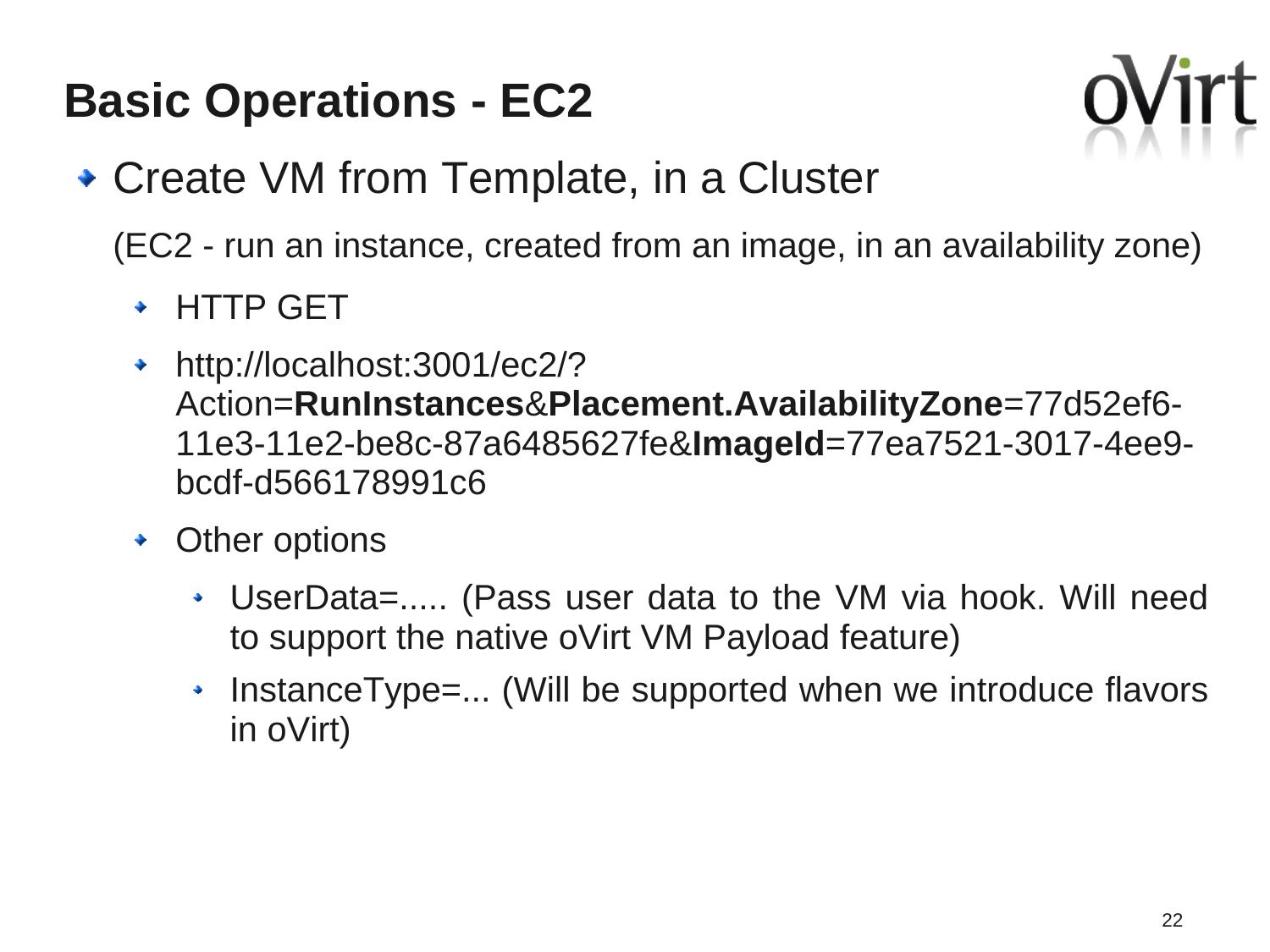#### ◆ Response

```
<RunInstancesResponse xmlns='http://ec2.amazonaws.com/doc/2012-04-01/'>
  <requestId>daad0aaa272ee19e2c8645e77b620e38</requestId>
  <reservationId>r-11111111</reservationId>
<ownerId>deltacloud</ownerId>
<groupSet>
  <item><groupId>sg-11111111</groupId>
    <groupName>default</groupName>
  \langleitem\rangle</groupSet>
<instanceSet>
  <item><instanceId>84623036-49fe-4f22-ac6f-ff526e8b82be</instanceId>
    <imageId>77ea7521-3017-4ee9-bcdf-d566178991c6</imageId>
    <instanceType>SERVER</instanceType>
    <launchTime>2012-10-10T09:53:08.984+02:00</launchTime>
    <ipAddress>192.168.1.27</ipAddress>
    <dnsName>192.168.1.27</dnsName>
    <architecture>i386</architecture>
    <instanceState>
      <code>0</code>
      <name>pending</name>
    </instanceState>
    <placement>
      <availabilityZone>77d52ef6-11e3-11e2-be8c-87a6485627fe</availabilityZone>
      <groupName></groupName>
      <tenancy>default</tenancy>
    </placement>
  \frac{1}{1}tem>
</instanceSet>
</RunInstancesResponse>
```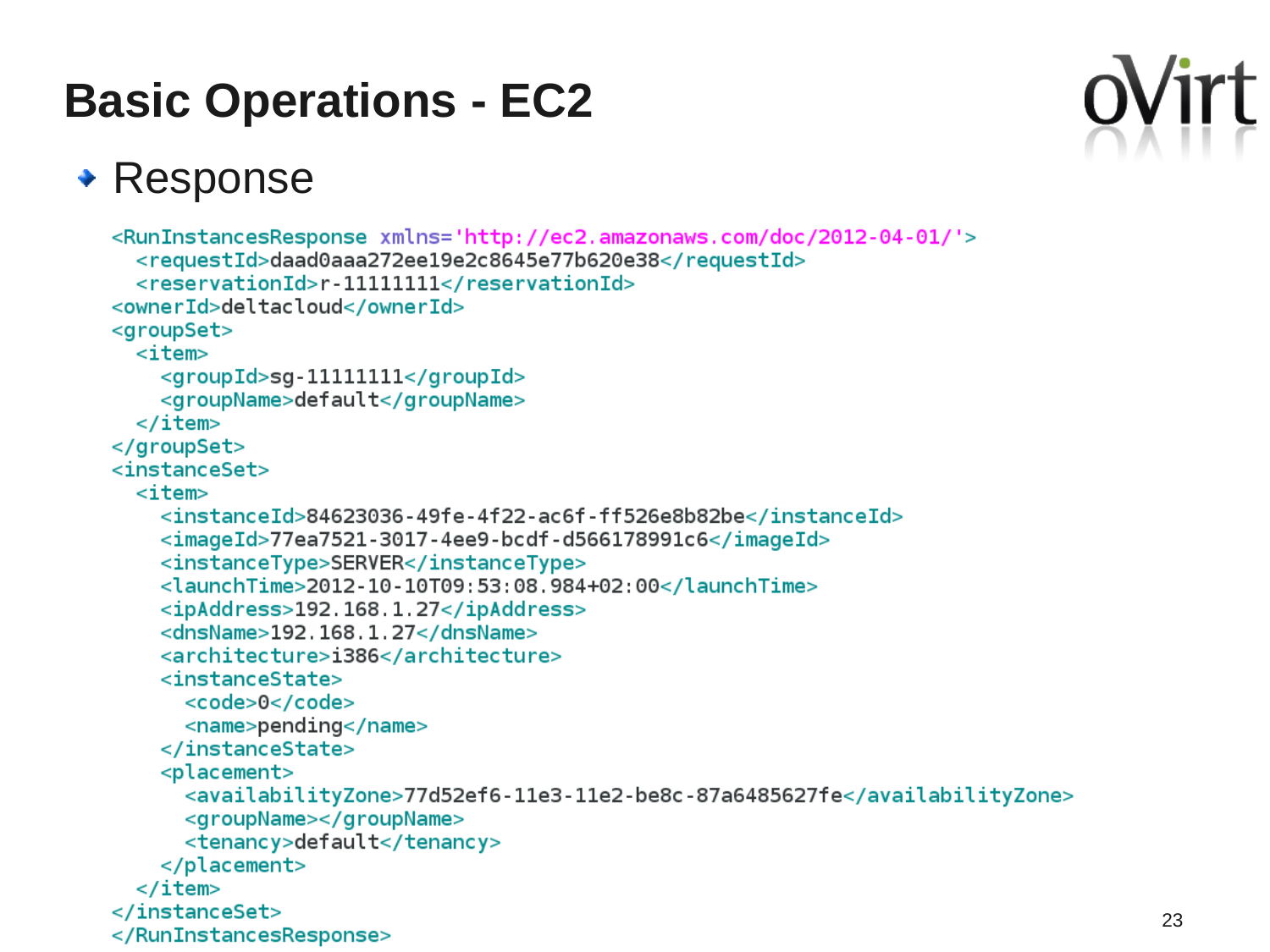#### Get VM



- HTTP GET
- All instances http://localhost:3001/ec2/? Action=**DescribeInstances**
- Specific instance http://localhost:3001/ec2/? Action=**DescribeInstances**&**InstanceId.1**=84623036-49fe-4f22 ac6f-ff526e8b82be"

```
<DescribeInstancesResponse xmlns='http://ec2.amazonaws.com/doc/2012-04-01/'>
<instanceSet>
  <item><instanceId>84623036-49fe-4f22-ac6f-ff526e8b82be</instanceId>
    <imageId>77ea7521-3017-4ee9-bcdf-d566178991c6</imageId>
    <instanceType>SERVER</instanceType>
    <launchTime>2012-10-10T09:53:08.984+02:00</launchTime>
    <ipAddress>192.168.1.27</ipAddress>
    <dnsName>192.168.1.27</dnsName>
    <architecture>i386</architecture>
    <instanceState>
      <code>80</code>
      <name>stopped</name>
    </instanceState>
    <placement>
      <availabilityZone>77d52ef6-11e3-11e2-be8c-87a6485627fe</availabilityZone>
      <groupName></groupName>
      <tenancy>default</tenancy>
    </placement>
  \langleitem\rangle</instanceSet>
</DescribeInstancesResponse>
```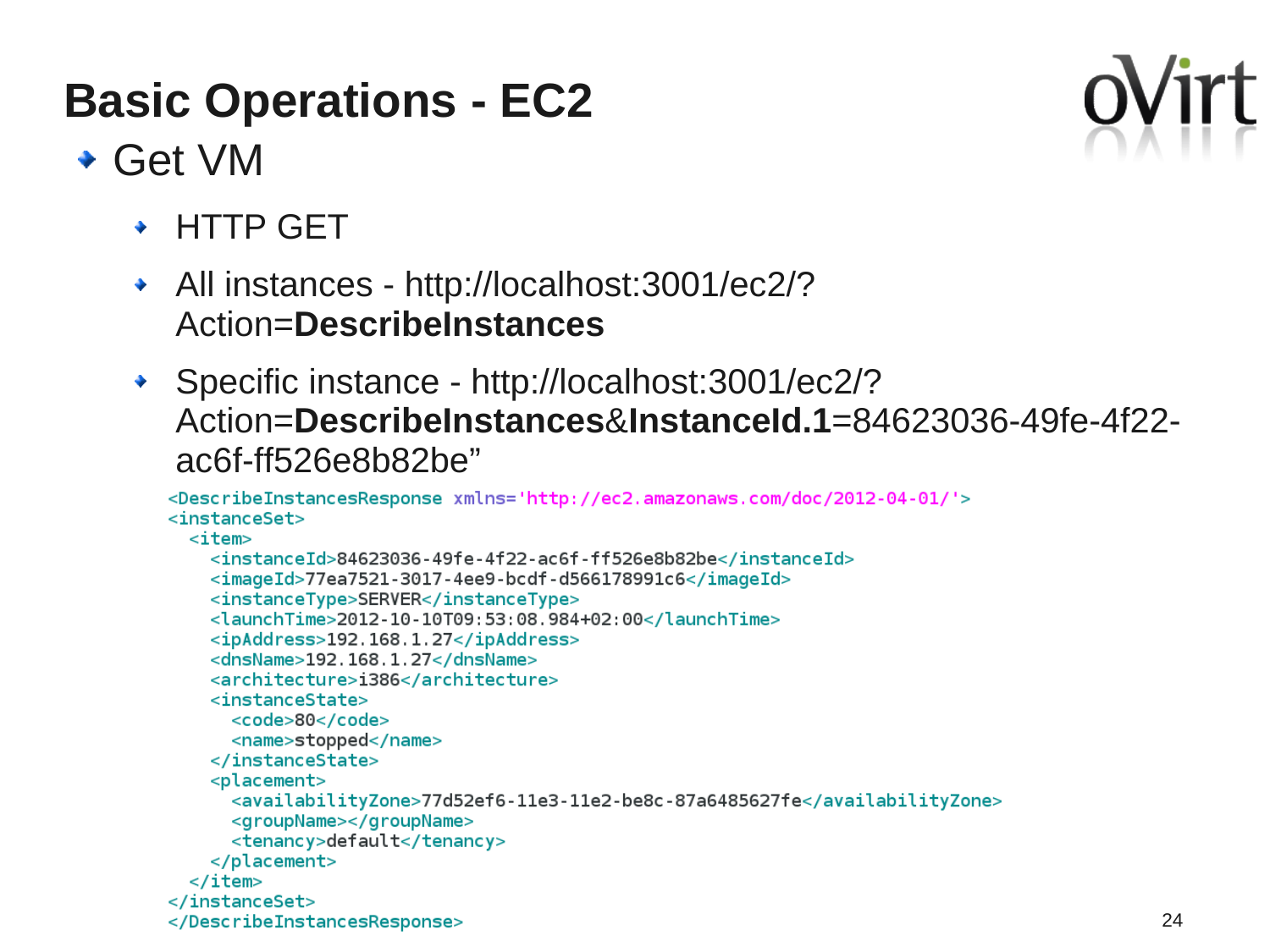

- Start VM
	- HTTP GET
	- http://localhost:3001/ec2/?  $\ddot{\bullet}$ Action=**StartInstances**&**InstanceId.1**=84623036-49fe-4f22-ac6fff526e8b82be"

```
<StartInstancesResponse xmlns='http://ec2.amazonaws.com/doc/2012-04-01/'>
  <requestId>0abf89a0b59c9f090818872f574766e5</requestId>
  <instancesSet>

    <instanceId>84623036-49fe-4f22-ac6f-ff526e8b82be</instanceId>
    <currentState>
      <code>0</code>
      <name>pending</name>
    </currentState>
    <previousState>
      <code>-1</code>
      <name>unknown</name>
    </previousState>
  \langleitem>
</instancesSet>
</StartInstancesResponse>
```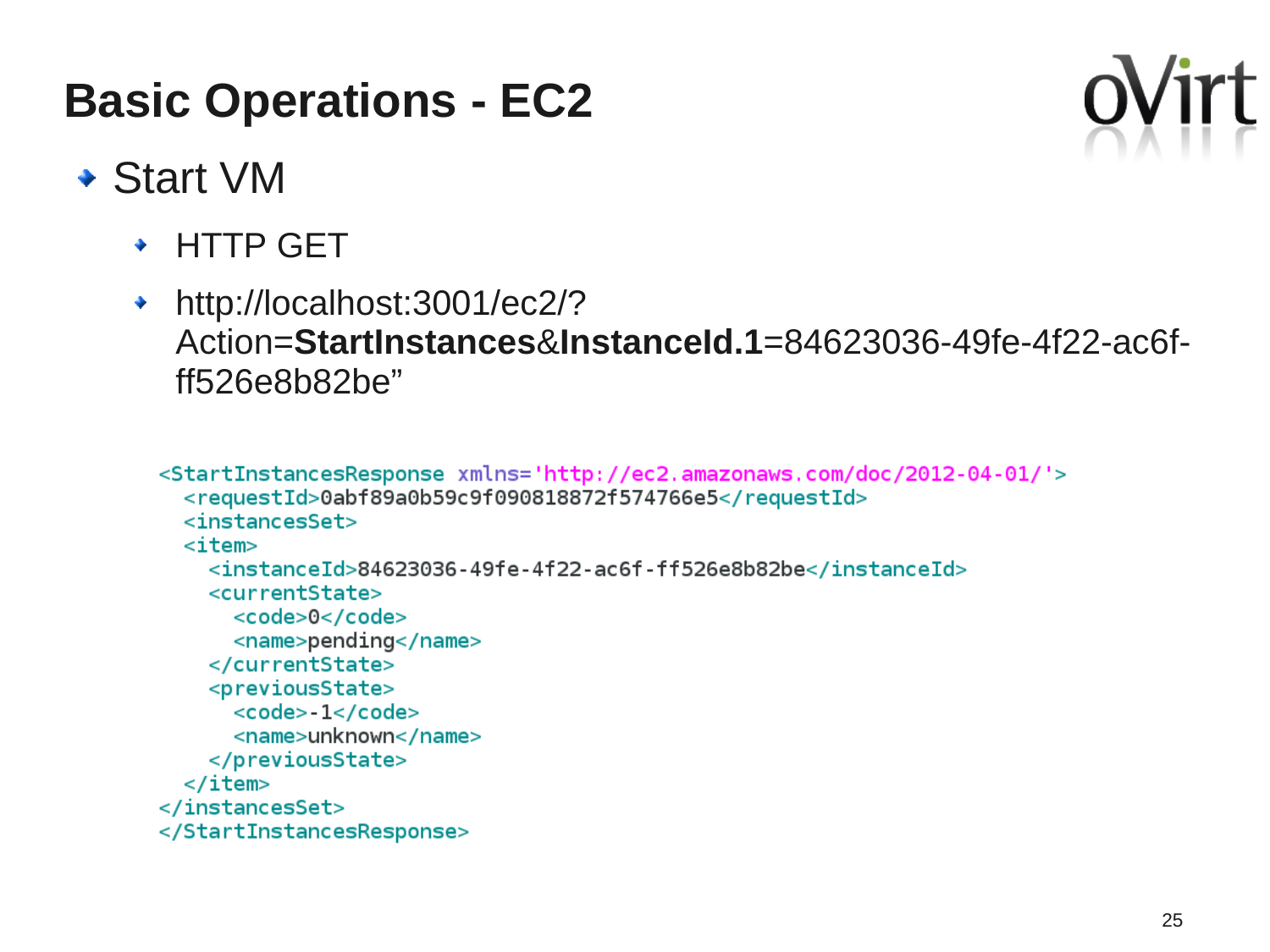

- ◆ Stop VM
	- HTTP GET
	- http://localhost:3001/ec2/?  $\ddot{\bullet}$ Action=**StopInstances**&**InstanceId.1**=84623036-49fe-4f22-ac6fff526e8b82be"

```
<StopInstancesResponse xmlns='http://ec2.amazonaws.com/doc/2012-04-01/'>
  <requestId>49969b2552340028a4bda5a09e536778</requestId>
  <instancesSet>
  <item><instanceId>84623036-49fe-4f22-ac6f-ff526e8b82be</instanceId>
    <currentState>
      <code>64</code>
      <name>stopping</name>
    </currentState>
    <previousState>
      <code>-1</code>
      <name>unknown</name>
    </previousState>
  \frac{1}{1}tem>
</instancesSet>
</StopInstancesResponse>
```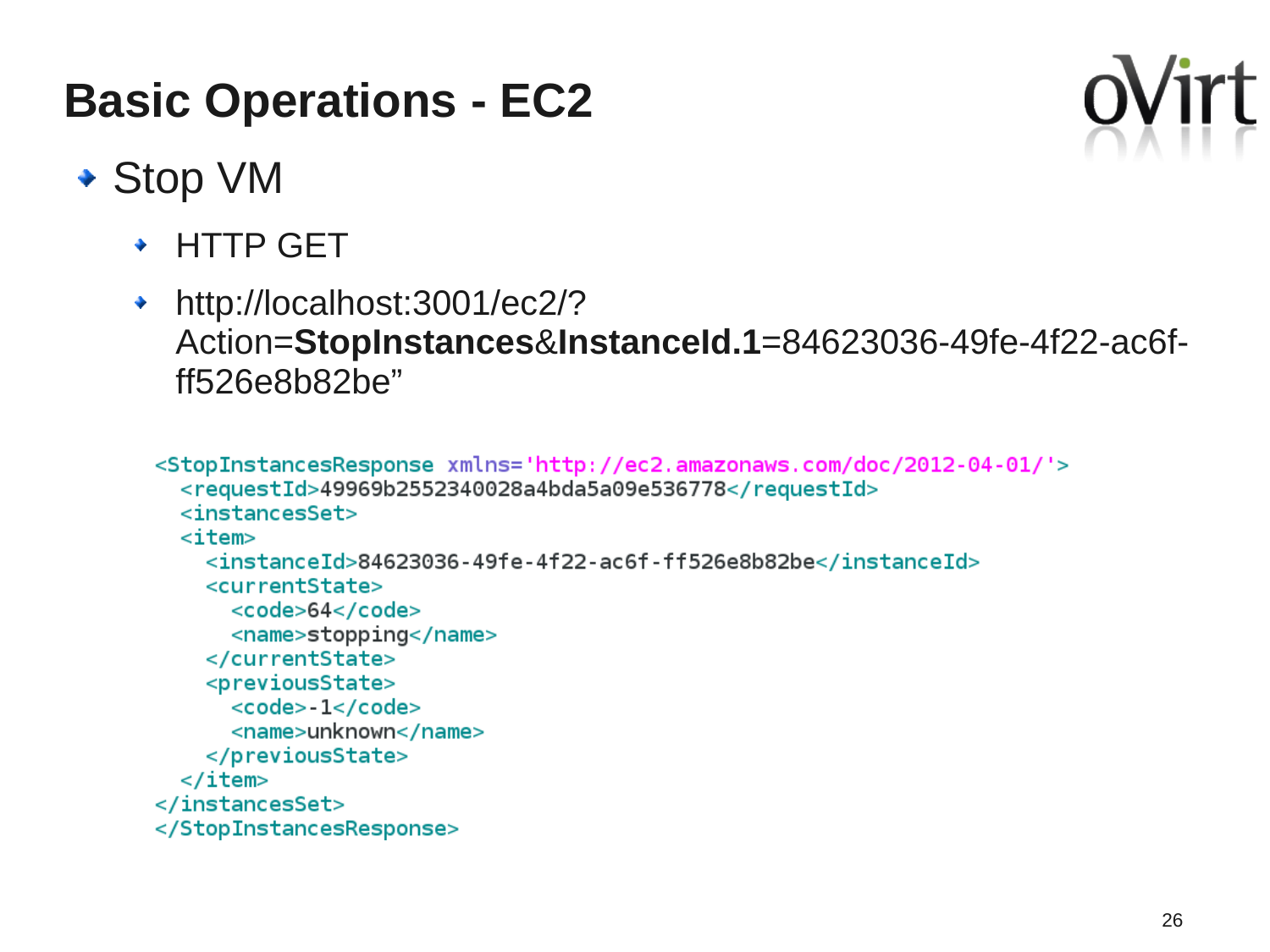

#### ◆ Delete VM

- HTTP GET
- http://localhost:3001/ec2/?  $\ddot{\bullet}$ Action=**TerminateInstances**&**InstanceId.1**=84623036-49fe-4f22 ac6f-ff526e8b82be"

```
<TerminateInstancesResponse xmlns='http://ec2.amazonaws.com/doc/2012-04-01/'>
  <requestId>67392f70be9b6759ba830b85153661f5</requestId>
  <instancesSet>
  <item><instanceId>5ee314f5-a01b-41f3-81f7-fe4acb6c31f9</instanceId>
    <currentState>
      <code>32</code>
      <name>shutting-down</name>
    </currentState>
    <previousState>
      <code>-1</code>
      <name>unknown</name>
    </previousState>
  \langleitem\rangle</instancesSet>
</TerminateInstancesResponse>
```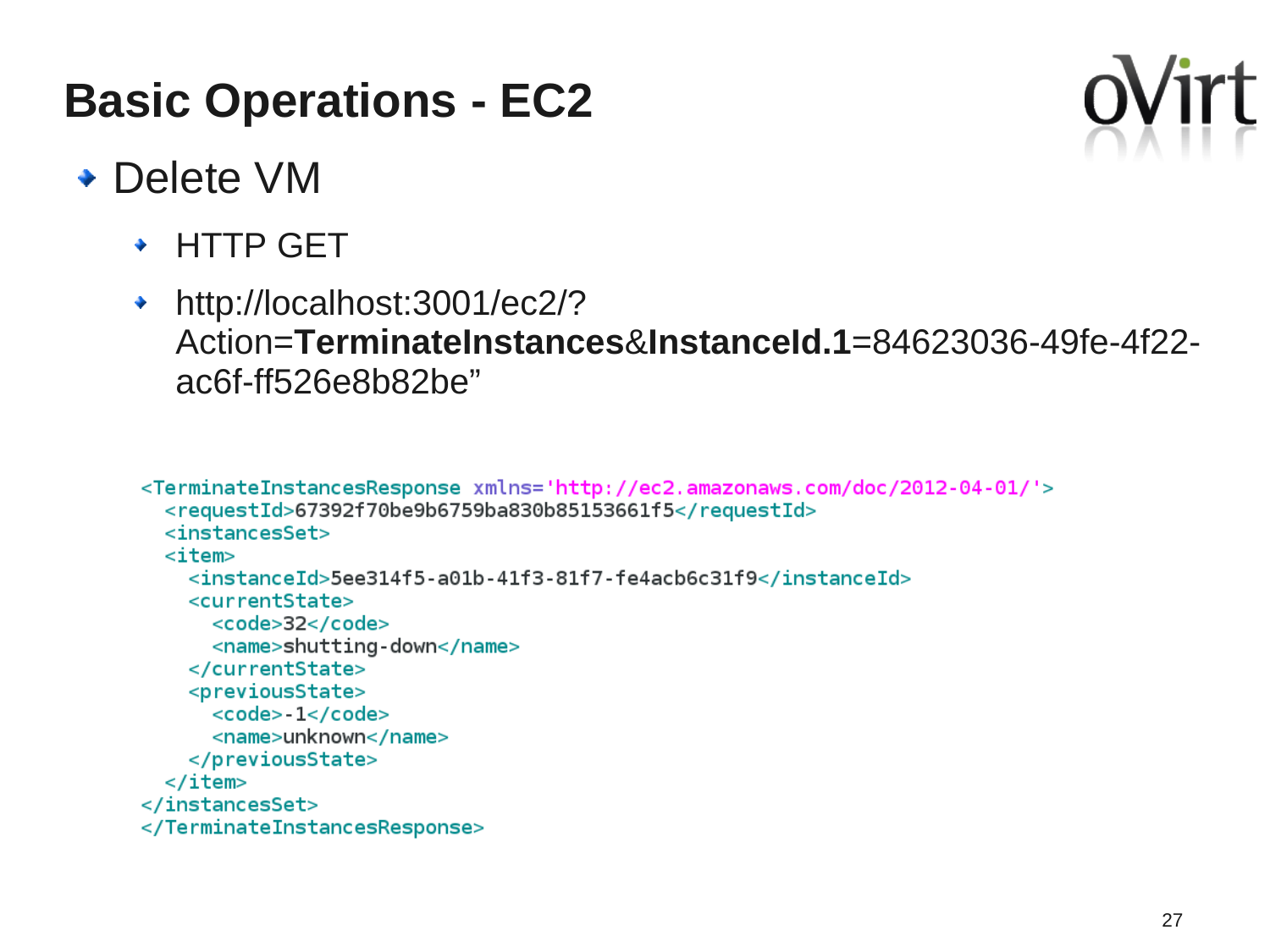

- The following CIMI operations are supported when using Deltacloud on top of oVirt engine:
	- Get Templates (Get Images)
	- Get VMs (Get Machines)  $\ddot{\bullet}$
	- Create new VM (Create Machine)
	- Start VM (Start Machine) ٠
	- Stop VM (Stop Machine)
	- Delete VM (Delete Machine)٠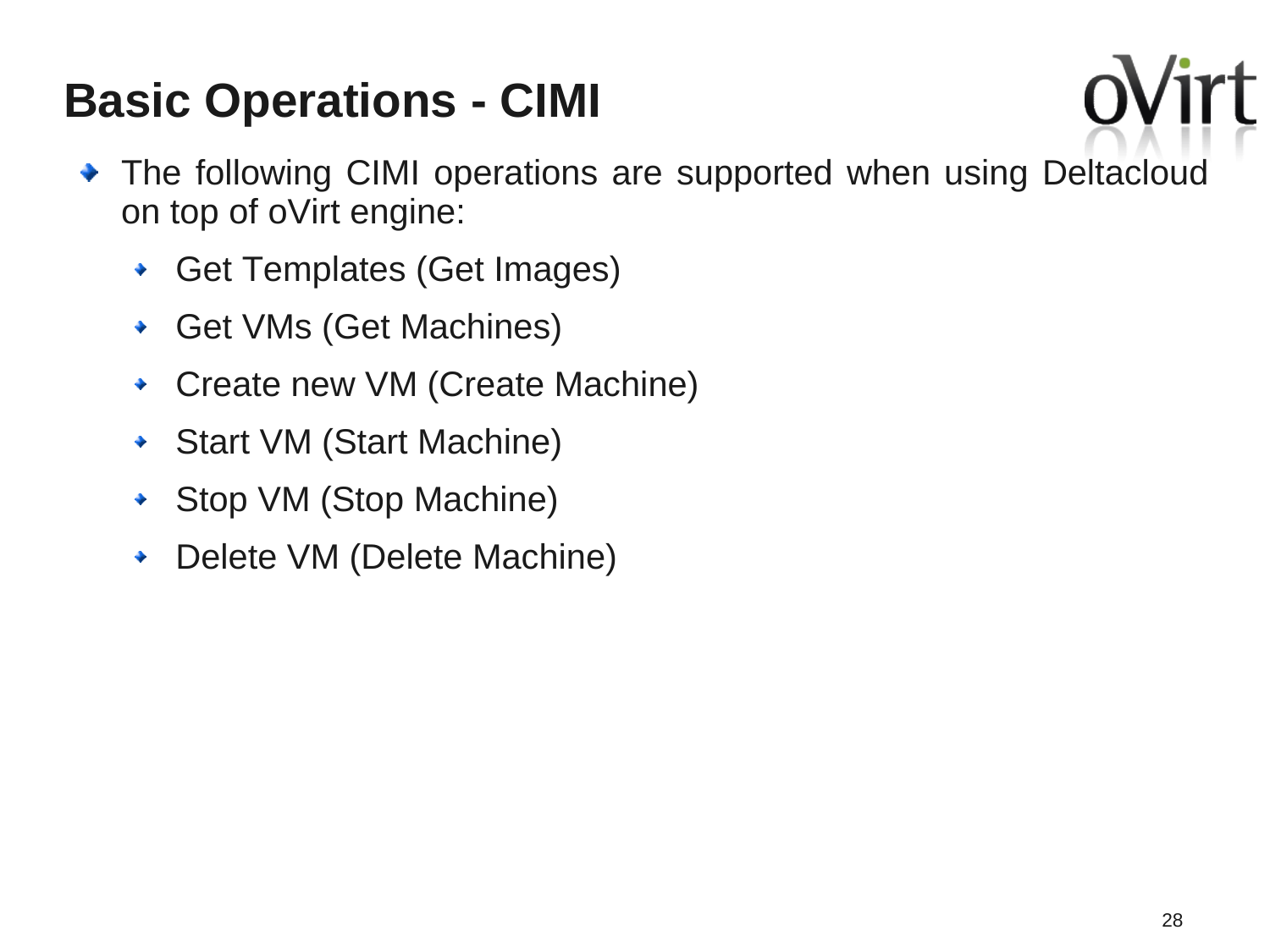#### Get Templates

- HTTP GET
- http://localhost:3001/cimi/machine\_images

```
<Collection xmlns="http://schemas.dmtf.org/cimi/1">
 <id>http://localhost:3001/cimi/machine images</id>
 <name>default</name>
 <description>MachineImage Collection for the Rhevm driver</description>
 <count>3</count>
 <MachineImage>
   <id>http://localhost:3001/cimi/machine_images/00000000-0000-0000-0000-000000000000</id>
   \lename>00000000-0000-0000-0000-000000000000</name>
   <description>Blank template</description>
   <created>2012-10-11 11:20:26 +0200</created>
   </MachineImage>
 <MachineImage>
   <id>http://localhost:3001/cimi/machine images/77ea7521-3017-4ee9-bcdf-d566178991c6</id>
   <name>77ea7521-3017-4ee9-bcdf-d566178991c6</name>
   <description>Desktop template</description>
   <created>2012-10-11 11:20:26 +0200</created>
   <imageLocation href="rhevm://77ea7521-3017-4ee9-bcdf-d566178991c6" />
 </MachineImage>
 <MachineImage>
   <id>http://localhost:3001/cimi/machine images/a10f0123-ca40-4428-adac-26ac42f282dd</id>
   <name>a10f0123-ca40-4428-adac-26ac42f282dd</name>
   <description>Workshop template</description>
   <created>2012-10-11 11:20:26 +0200</created>
   <imageLocation href="rhevm://a10f0123-ca40-4428-adac-26ac42f282dd" />
 </MachineImage>
</Collection>
```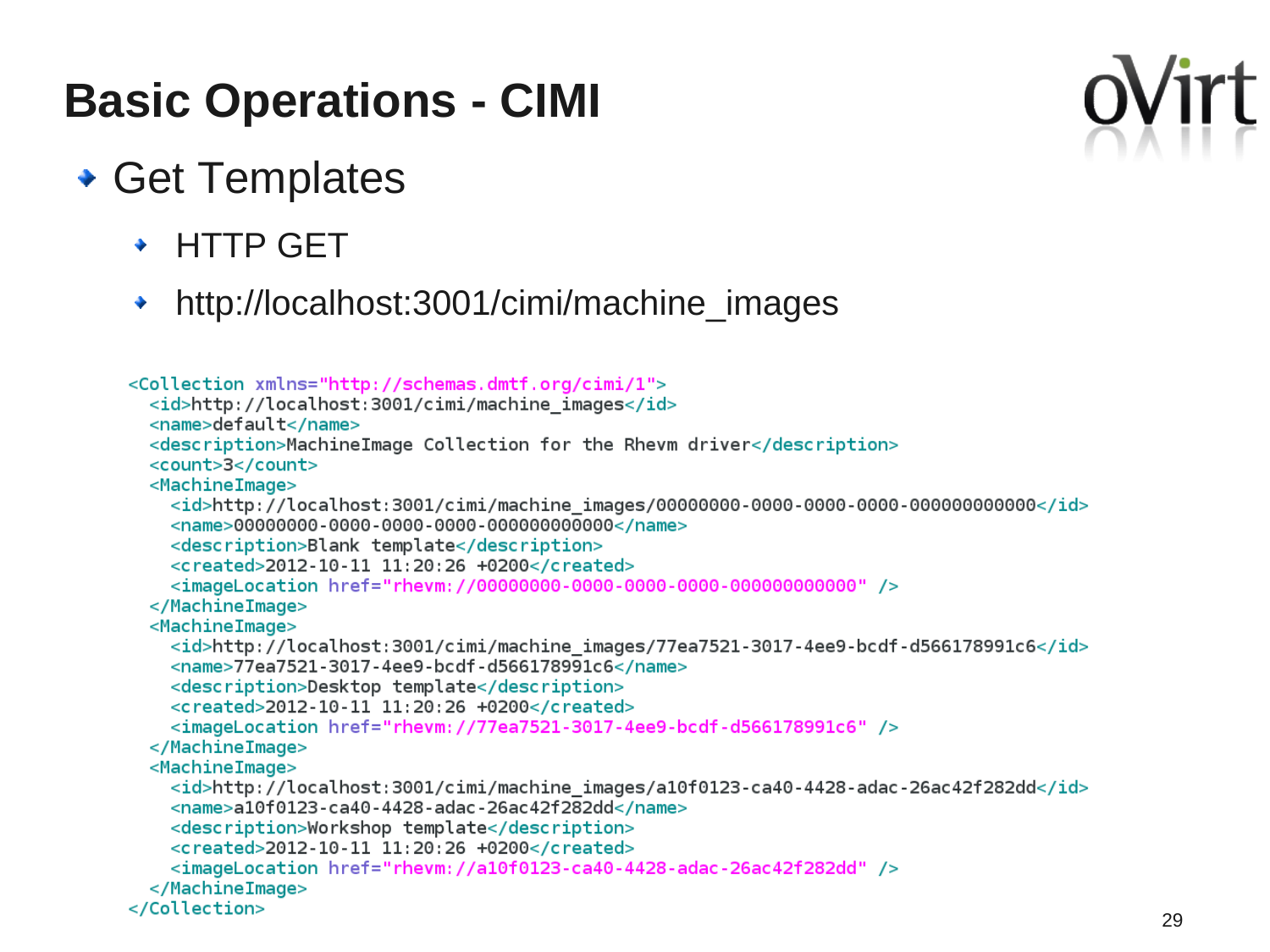

#### ◆ Create VM

- HTTP POST
- <http://localhost:3001/cimi/machines> ٠
- Body٠

#### <Machine>

```
<name>cimi machine</name>
  <description>My first machine!</description>
  <machineTemplate>
    <sub>machineConfig</sub></sub>
        href="http://localhost:3001/cimi/machine_configurations/SERVER"/>
    <machineImage
        href="http://localhost:3001/cimi/machine_images/a10f0123-ca40-4428-adac-26ac42f282dd"/>
  </machineTemplate>
</Machine>
```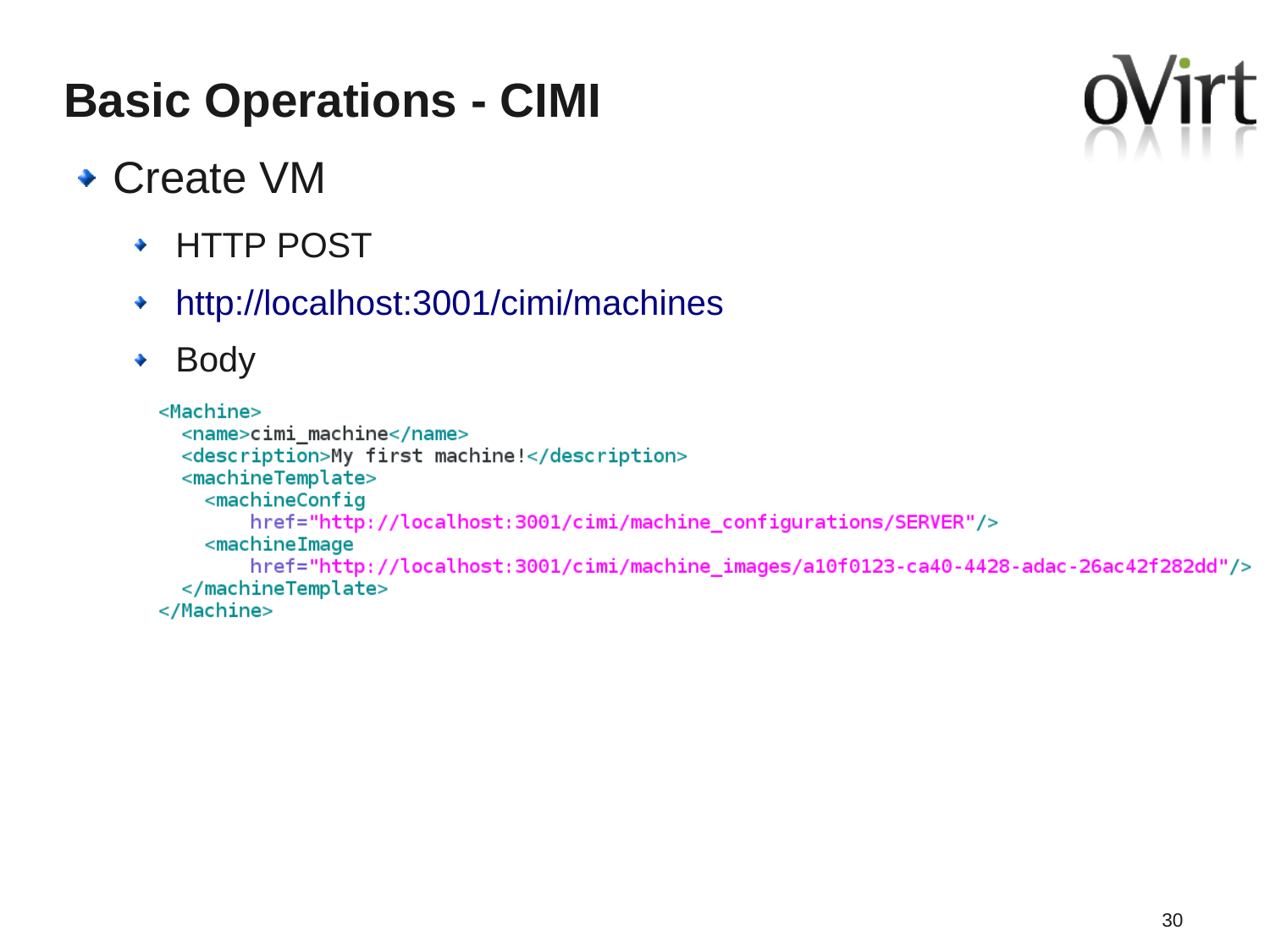

#### ◆ Response:

```
<Machine xmlns="http://schemas.dmtf.org/cimi/1">
 <id>http://localhost:3001/cimi/machines/7434e6e3-a85d-4bfb-b952-b191288c2aa2</id>
 <name>7434e6e3-a85d-4bfb-b952-b191288c2aa2</name>
 <description>cimi machine</description>
 <created>2012-10-18T14:22:57.675+02:00</created>
 <property name="machine image">http://localhost:3001/cimi/machine images/a10f0123-ca40-4428-adac-26ac42f282dd</property>
 <property name="credential">http://localhost:3001/cimi/credentials</property>
 <state>PENDING</state>
 <cpu>2</cpu>
 <memory>1048576</memory>
 <disks href="http://localhost:3001/cimi/machines/7434e6e3-a85d-4bfb-b952-b191288c2aa2/disks">
   <id>http://localhost:3001/cimi/machines/7434e6e3-a85d-4bfb-b952-b191288c2aa2/disks</id>
   <count>1</count>
    <Disk><id>http://localhost:3001/cimi/machines/7434e6e3-a85d-4bfb-b952-b191288c2aa2/disks/
7434e6e3-a85d-4bfb-b952-b191288c2aa2 disk 1024</id>
      <name>7434e6e3-a85d-4bfb-b952-b191288c2aa2 disk 1024</name>
      <description>DiskCollection for Machine 7434e6e3-a85d-4bfb-b952-b191288c2aa2</description>
      <created>2012-10-18T14:22:57.675+02:00</created>
     <capacity>1024</capacity>
   </Disk></disks>
 <volumes href="http://localhost:3001/cimi/machines/7434e6e3-a85d-4bfb-b952-b191288c2aa2/volumes"/>
</Machine>
```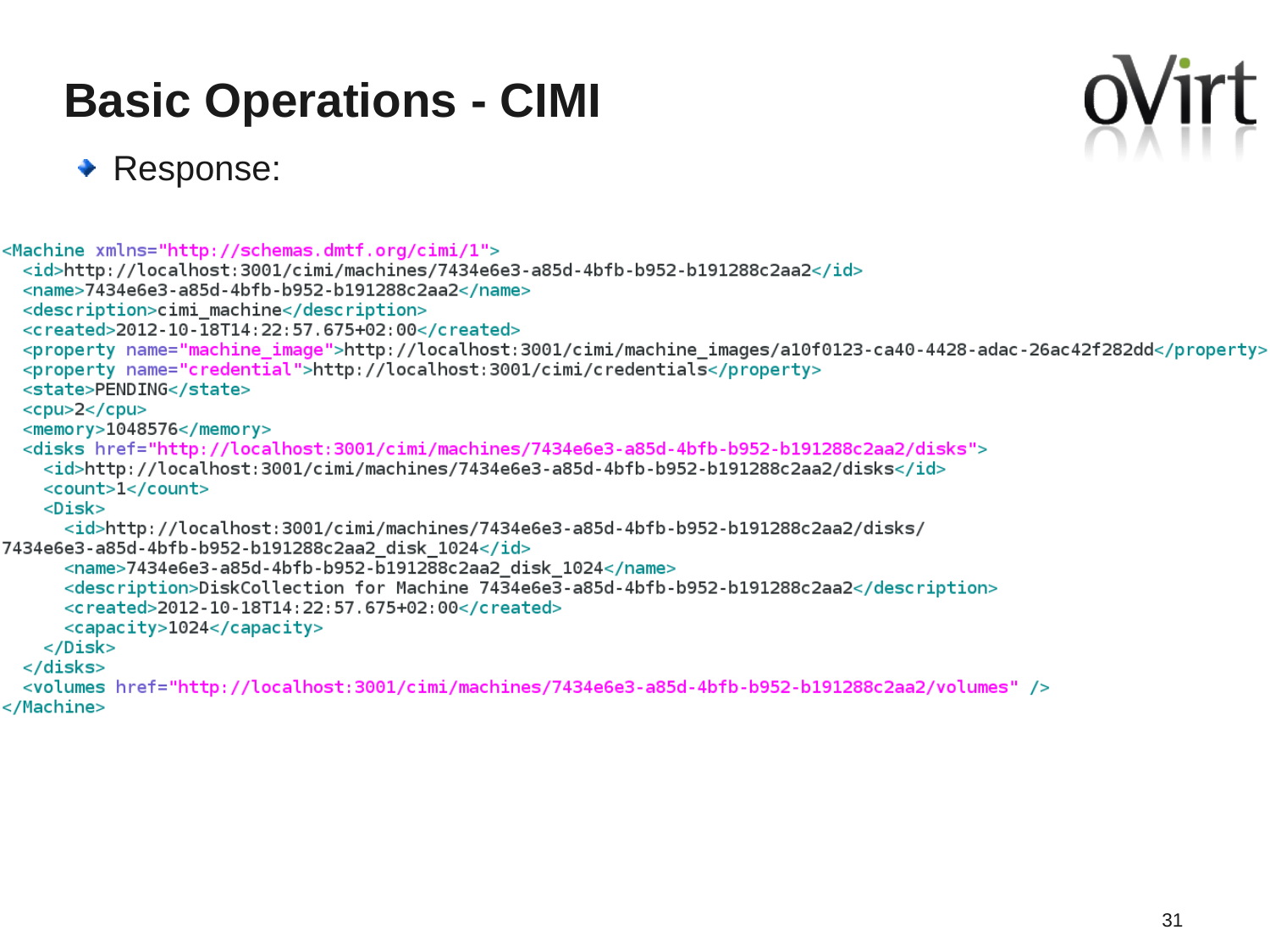#### Get VM



- HTTP GET
- http://localhost:3001/cimi/machines/7434e6e3-a85d-4bfb-b952 b191288c2aa2

```
<Machine xmlns="http://schemas.dmtf.org/cimi/1">
  <id>http://localhost:3001/cimi/machines/7434e6e3-a85d-4bfb-b952-b191288c2aa2</id>
  <name>7434e6e3-a85d-4bfb-b952-b191288c2aa2</name>
  <description>cimi machine</description>
  <created>2012-10-18T14:22:57.675+02:00</created>
  <property name="machine image">
      http://localhost:3001/cimi/machine_images/a10f0123-ca40-4428-adac-26ac42f282dd
  </property>
  <property name="credential">http://localhost:3001/cimi/credentials</property>
  <state>STOPPED</state>
  <cpu>2</cpu>
  \epsilonmemory>1048576</memory>
  <disks href="http://localhost:3001/cimi/machines/7434e6e3-a85d-4bfb-b952-b191288c2aa2/disks">
    \cdots\cdots\alpha , \alpha , \alpha</disks>
  <volumes href="http://localhost:3001/cimi/machines/7434e6e3-a85d-4bfb-b952-b191288c2aa2/volumes" />
  <operation rel="http://schemas.dmtf.org/cimi/1/action/start"
     href="http://localhost:3001/cimi/machines/7434e6e3-a85d-4bfb-b952-b191288c2aa2/start"/>
  <operation rel="http://schemas.dmtf.org/cimi/1/action/destroy"
      href="http://localhost:3001/cimi/machines/7434e6e3-a85d-4bfb-b952-b191288c2aa2"/>
</Machine>
```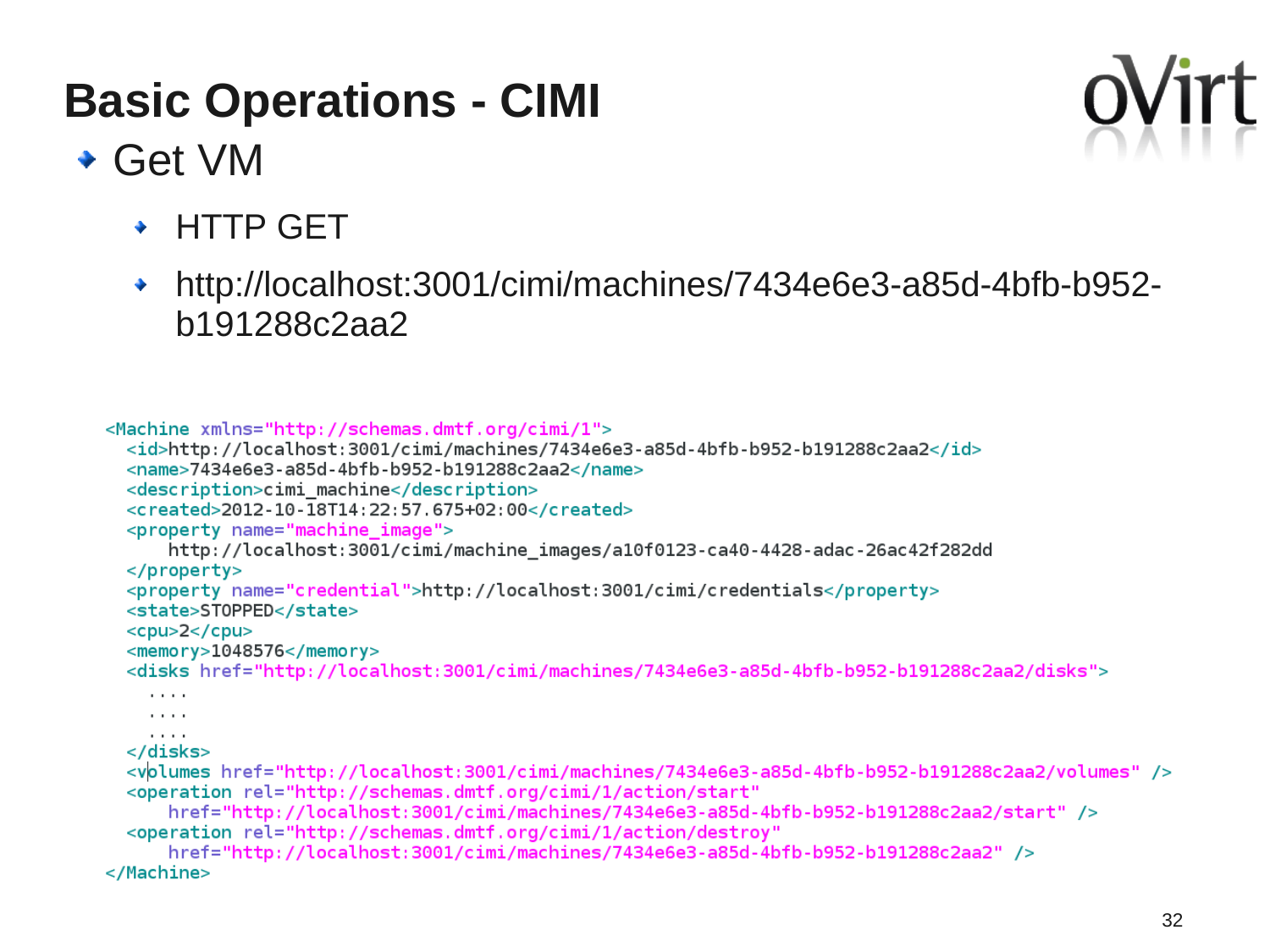

- Start VM
	- HTTP POST
	- http://localhost:3001/cimi/machines/81e0908a-04da-4859-8a92-  $\blacklozenge$ f80d071a2e4c/**start**
	- Body:

 $<$ Action $>$ <action>http://www.dmtf.org/cimi/action/start</action>  $<$ /Action>

- Response: ٠
	- HTTP CODE 200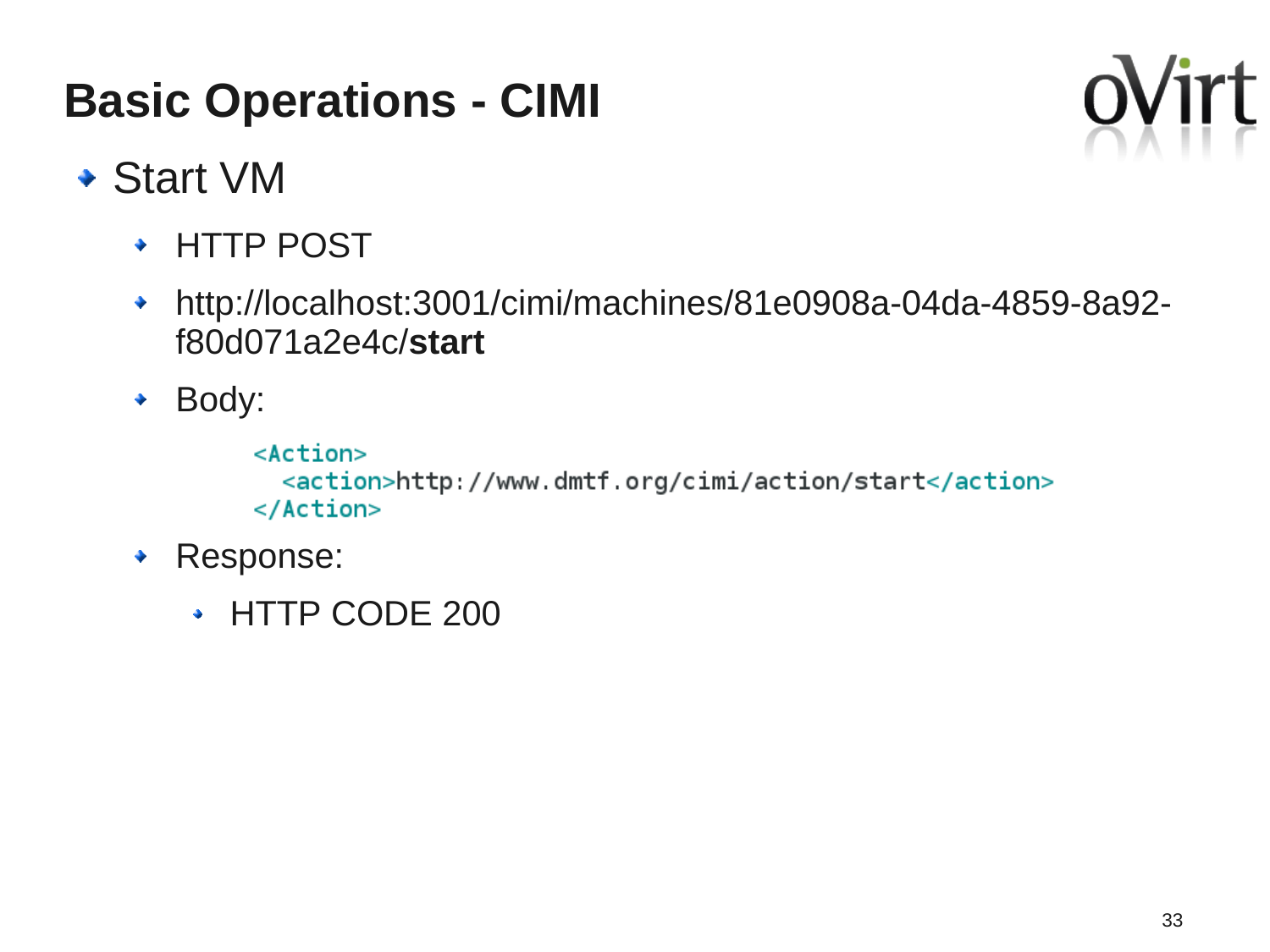

- ◆ Stop VM
	- HTTP POST
	- http://localhost:3001/cimi/machines/81e0908a-04da-4859-8a92-  $\blacklozenge$ f80d071a2e4c/**stop**
	- Body:

 $<$ Action $>$ <action>http://www.dmtf.org/cimi/action/stop</action>  $<$ /Action>

- Response: ٠
	- HTTP CODE 200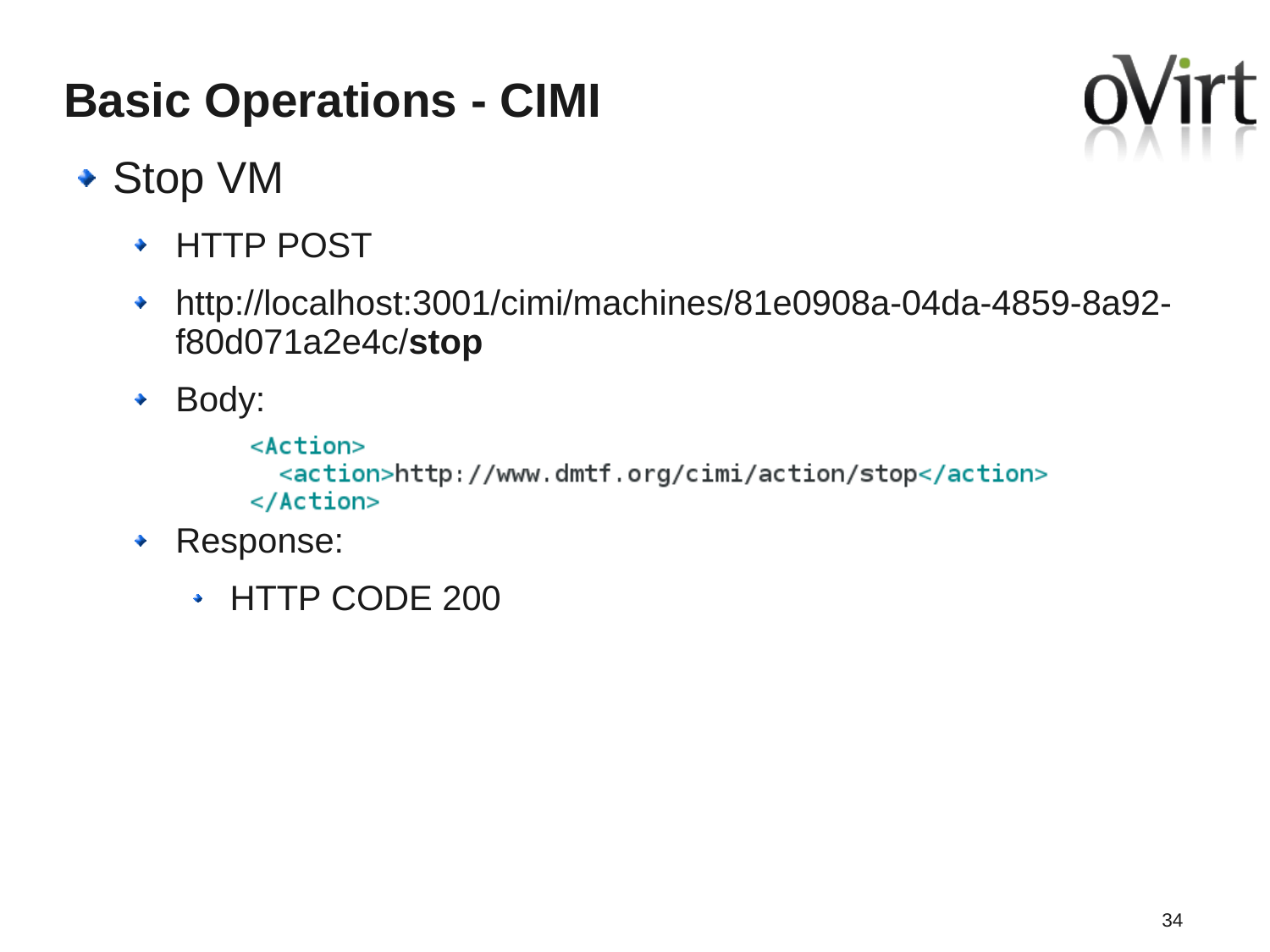

- ◆ Delete VM
	- ◆ HTTP DELETE
	- http://localhost:3001/cimi/machines/1bac66da-7ecc-4e19-bc91-  $\blacklozenge$ 0623c5448fc9
	- Response:
		- HTTP CODE 200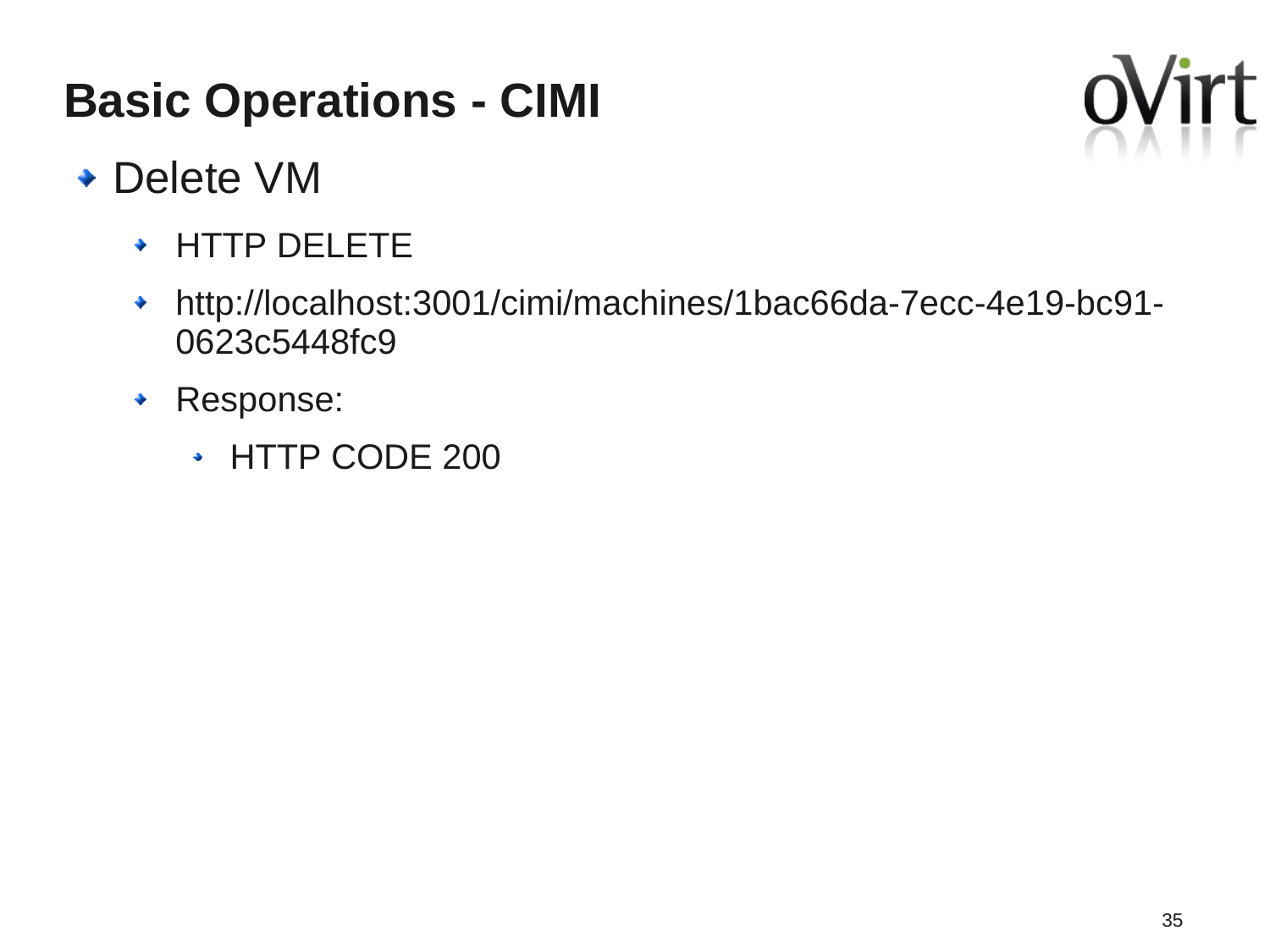## **Future Work (oVirt / Deltacloud)**



#### General

- Supporting VM configuration/instance type (planned for oVirt 3.2, need to integrate in Deltacloud)
- Better mapping and support for networks ۰
- Better mapping and support for storage volumes (Integrate into Deltacloud)
- ◆ Supporting VM Payload (Deltacloud)
- ◆ Support User-level API (Deltacloud)
- $\div$  EC2
	- Supporting more EC2 options/actions (oVirt / Deltacloud)
- ◆ CIMI
	- Supporting more CIMI options/actions/entities (oVirt / Deltacloud)
	- 36 Support updating resources (Deltacloud will need to support that and integrate with oVirt)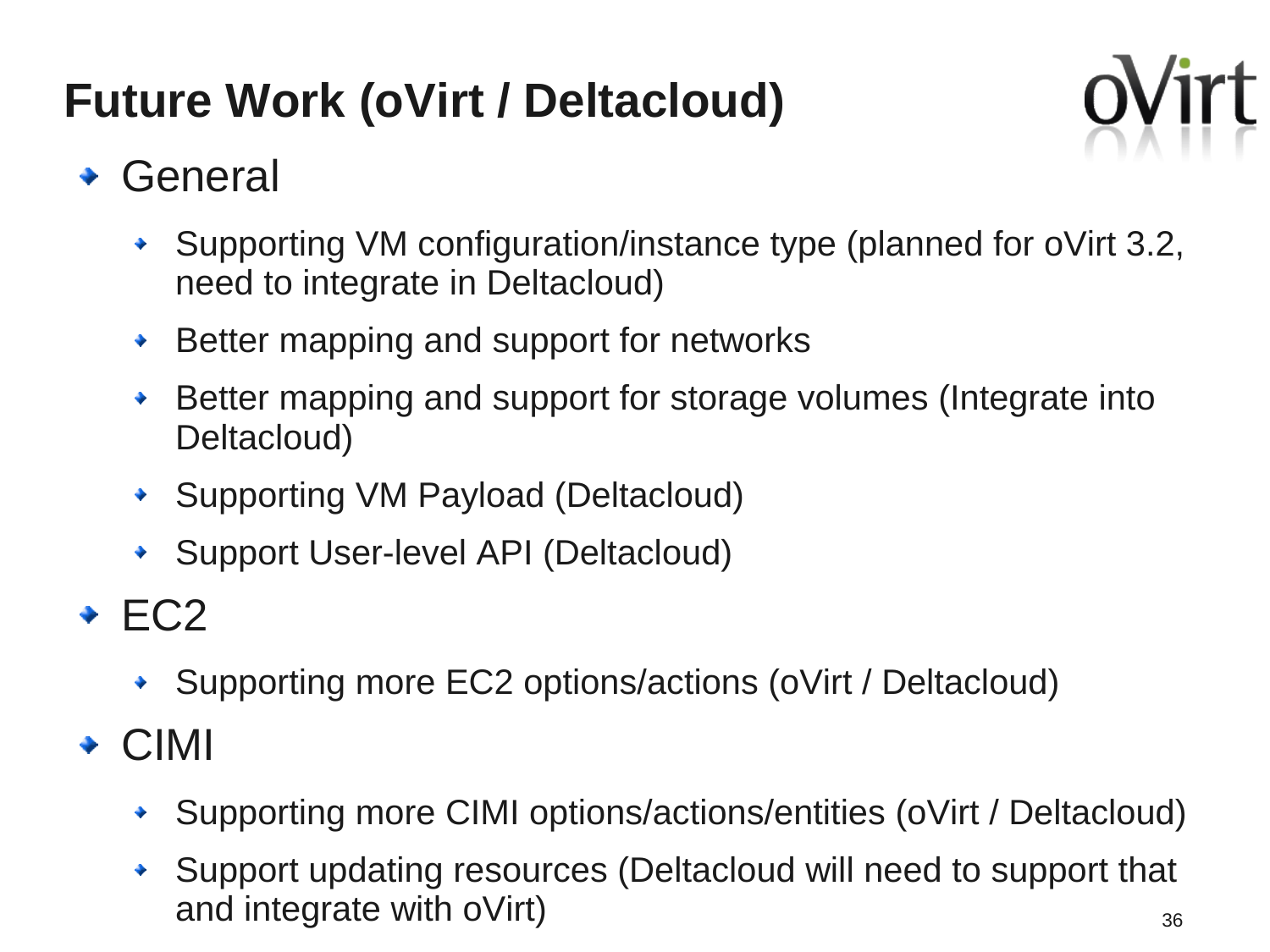#### **Summary**



- ◆ oVirt provides a strong laaS management environment
- ◆ Enabling the use of common cloud APIs on top of this environment is very useful
- ◆ Deltacloud exposes common cloud APIs on top of oVirt
- More work is needed!
- Projects who would like to use this integration we would be happy to know about it, guide you, and help! Please contact us on users@ovirt.org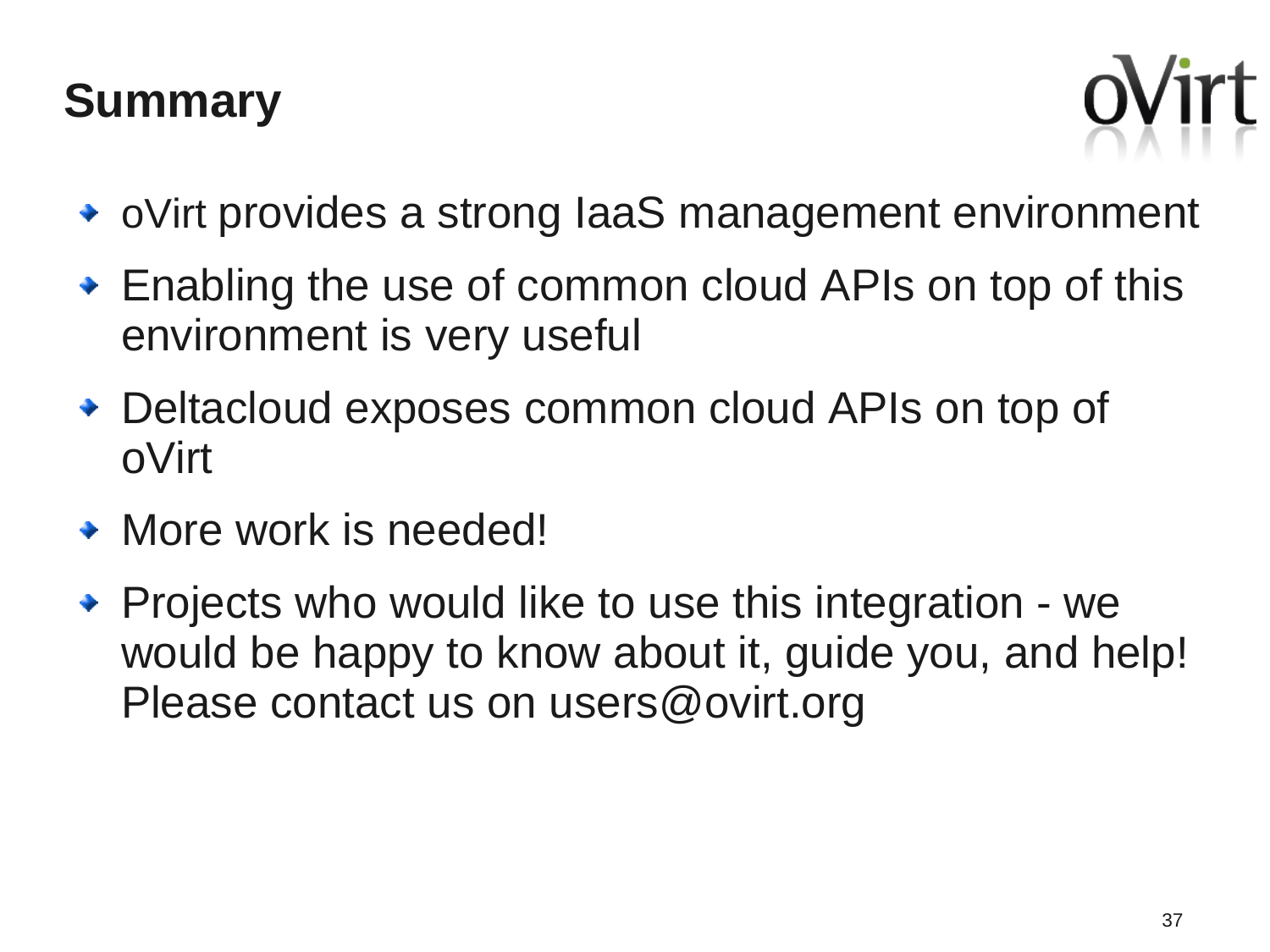

# **Questions**

?